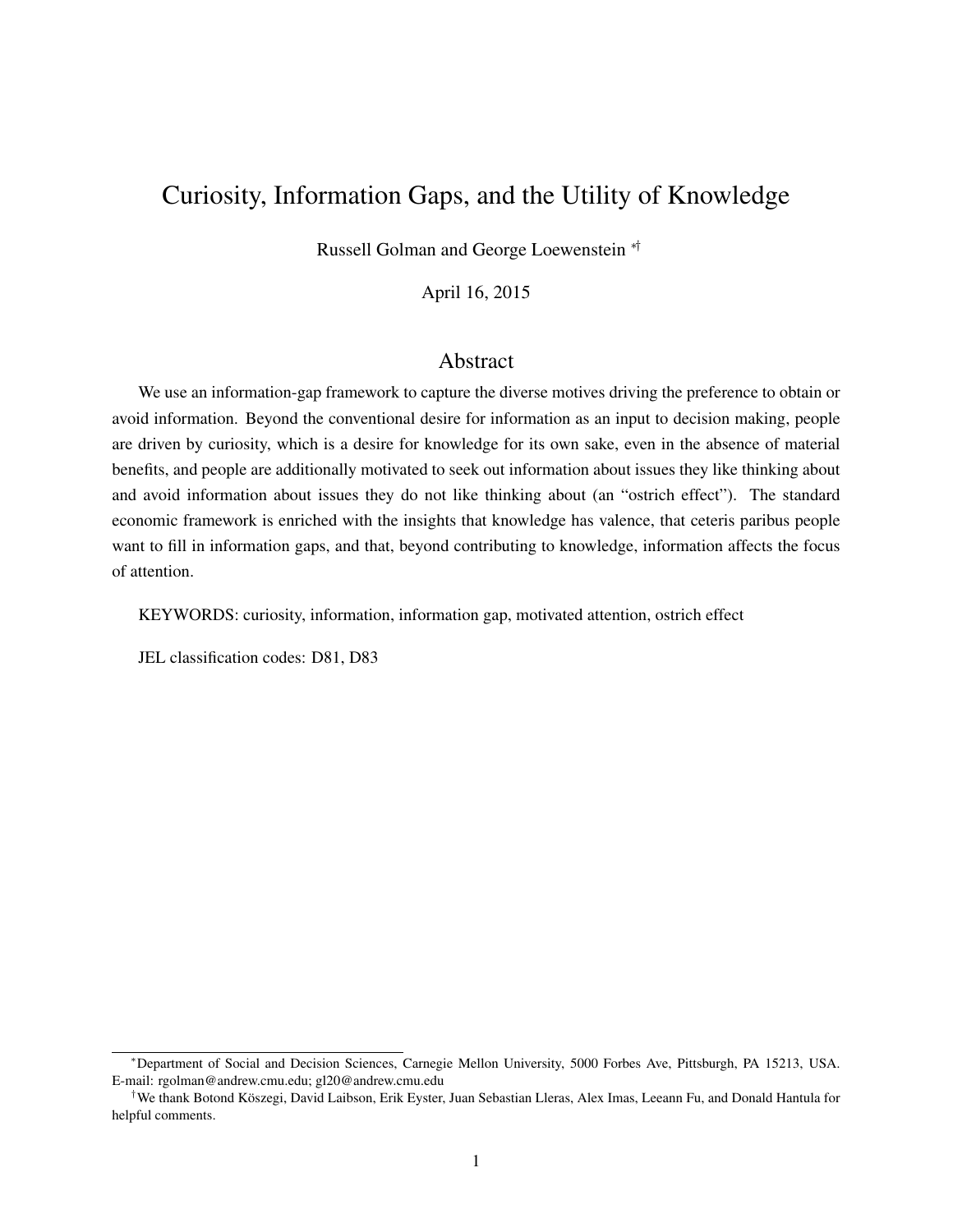### 1 Introduction

Standard accounts of utility maximization tend to treat information as subservient to consumption. Specifically, the standard economic theory of information (Stigler, 1961) assumes that people seek out information because, and only to the extent that, it enables them to make superior decisions that raise their expected utility of consumption. However, research in psychology, decision theory, and most recently economics, has identified a number of other motives underlying the demand for information, from the powerful force of curiosity (Loewenstein, 1994) to the pleasures of anticipation (Loewenstein, 1987) apart from any material benefits the information might confer. At the same time, there are many situations in which people actively *resist* acquiring information (Sweeny et al., 2010; Golman et al., 2015). For example, people often choose to not obtain medical tests, even when the test is costless (e.g., simply checking a box when giving a blood sample) and even when the results of the test could provide valuable information for decision making (e.g., whether to obtain treatment) (Lyter et al., 1987; Lerman et al., 1996; Lerman et al., 1999; Caplin and Eliaz, 2003; Koszegi, 2003; Thornton, 2008; Oster et al., 2013). The purpose of this paper is to enumerate the ¨ different motives underlying the acquisition or avoidance of information and show that they can be assimilated into Golman and Loewenstein's (2015a) theoretical framework in which information not only informs decision making but also directly impacts utility by changing beliefs and redirecting the focus of attention. The theory we develop has a variety of implications that distinguish it from the standard economic theory of the demand for information. We generate predictions that are consistent with well-documented patterns of behavior as well as a number of novel predictions that are testable, but as yet untested.

The standard economic account of the value of information predicts that (outside of strategic situations) valid information will never be valued negatively since, at worst, it can be ignored, i.e., not taken into account in decision making. Previous treatments of information avoidance in economics have generally derived information-avoidance from exotic risk preferences (e.g., Kreps and Porteus, 1978; Wakker, 1988; Grant et al., 1998; Dillenberger, 2010) or disappointment aversion (e.g., Köszegi, 2006; Karlsson et al., 2009; Köszegi, 2010).<sup>1</sup> In contrast, our model hypothesizes that information avoidance derives from the desire to avoid increasing attention on a negative anticipated outcome. While we also hypothesize that awareness of uncertainty is aversive (which, we argue, is the underlying cause of curiosity), the desire to distract attention from potentially unpleasant beliefs can, in some situations, trump curiosity and lead to information avoidance.

We identify three motives underlying the desire to obtain or avoid information. As in the standard economic account, we recognize that information derives value by enabling one to make better subsequent decisions leading to superior expected outcomes. Secondly, individuals may seek or avoid information because they anticipate that what they discover will be pleasurable or painful. From a Bayesian perspective, it might seem strange that a decision maker would expect that obtaining information, which by its very nature is not known, would have a non-zero expected impact on utility. We assume that obtaining news tends to increase attention to it (as in Gabaix et al., 2006; Tasoff and Madarász, 2009), which leads to the implication that people will seek information about questions they like thinking about and will avoid

<sup>&</sup>lt;sup>1</sup>Information avoidance has also been rationalized as a self-control mechanism (see Carillo and Mariotti, 2000; Bernheim and Thomadsen, 2005; Dana et al., 2007), much like how information might be avoided in strategic settings to influence other players.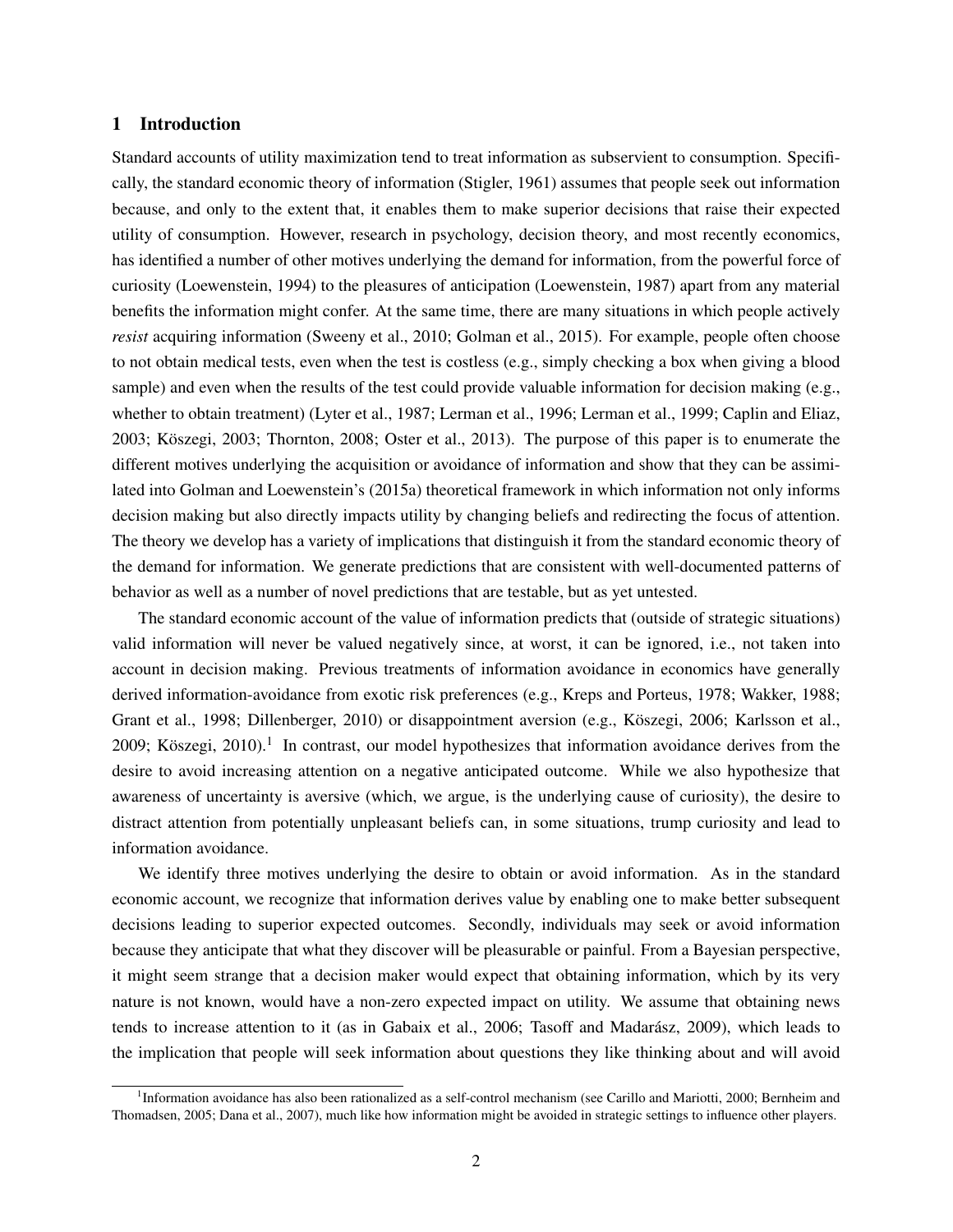information about questions they do not like thinking about. Lastly, people may want information to satisfy curiosity. We conceive of curiosity as a fundamental desire to fill 'information gaps' – specific uncertainties that one recognizes and is aware of (Loewenstein, 1994).

Our approach builds on the insights of Caplin and Leahy (2001). Caplin and Leahy recognize that anticipatory feelings about prizes that might be received in the future can affect utility. We follow them (and Köszegi (2010) as well) in applying expected utility theory to psychological states rather than to physical prizes, but we expand the domain of psychological states that people can have feelings about. In doing so, we incorporate Tasoff and Madarász's (2009) insight that information stimulates attention and thus complements anticipatory feelings. Kreps and Porteus (1978) present a model capturing preferences for early or late resolution of uncertainty, and Dillenberger (2010) captures preferences for one-shot or sequential resolution of uncertainty; this line of research thus deals with when, but not whether, an individual prefers to acquire information. Our model focuses just on the latter issue, but with it one could address the timing of uncertainty resolution by making additional assumptions about time preference.

Benabou and Tirole (2002) also allow people to care about their beliefs. In their model, beliefs about the self (i.e., self-confidence or self-esteem) affect motivation to complete a task that requires will power, and thereby beliefs play into the utility function. Köszegi's (2006) model has a similar flavor and allows beliefs about the self to directly affect utility. These models predict information avoidance when people have high self-confidence and don't want new information to taint this view. Our model, on the other hand, predicts information avoidance in different circumstances, specifically when people hold more negative beliefs. In Section 3.4 we describe conditions in which information avoidance is more likely to occur.

Brunnermeier and Parker (2005) advance a model in which people choose their beliefs. In Oster et al.'s (2013) application of Brunnermeier and Parker's model to testing for Huntington's Disease, they assume that people avoid getting tested so they can remain optimistic. Our model does not address optimism or pessimism, and assumes that ex-ante beliefs are the expectation of possible ex-post beliefs, in accordance with Bayesian updating. In our model people avoid obtaining information so as to not increase attention to something that is uncomfortable to think about, not to avoid updating beliefs. In Section 3.5 we provide an alternative account of test-avoidance based on people managing attention rather than maintaining optimism.

Benabou (2013) explores spillovers related to denial of bad news or information avoidance, identifying contexts in which such behaviors are likely to spread throughout a group of people. This work demonstrates that preferences about information, of the kind we consider here, have meaningful consequences for organizations and markets.<sup>2</sup>

# 2 Theoretical Framework

#### 2.1 Utility over Cognitive States

Following Golman and Loewenstein (2015a), we represent a person's state of awareness with a set of activated questions  $\mathcal{Q} = \{Q_1, \ldots, Q_m\}$ , where each question  $Q_i$  has a set of possible (mutually exclusive)

<sup>&</sup>lt;sup>2</sup>Several other papers have also shared the notion that people care about their beliefs (Akerlof and Dickens, 1982; Abelson, 1986; Loewenstein, 1987; Geanakoplos et al., 1989; Asch et al., 1990; Yariv, 2001; Kadane et al., 2008).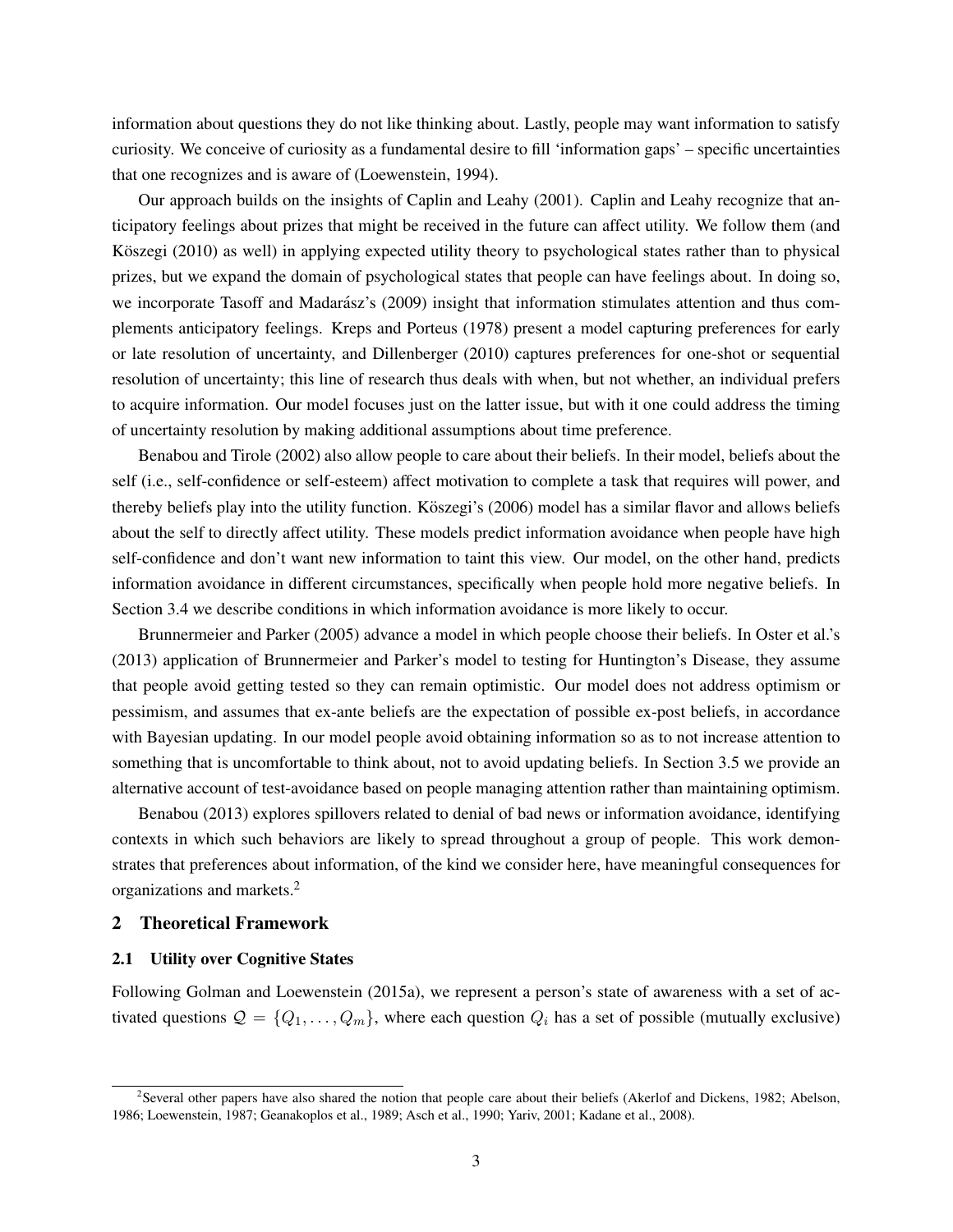answers  $A_i = \{A_i^1, A_i^2, \ldots\}$ .<sup>3</sup> We let X denote a set of prizes. Denote the space of answer sets together with prizes as  $\alpha = A_1 \times A_2 \times \cdots \times A_m \times X$ . A cognitive state can then be defined by a probability measure  $\pi$  defined over  $\alpha$  (i.e., over possible answers to activated questions as well as eventual prizes) and a vector of attention weights  $\mathbf{w} = (w_1, \dots, w_m) \in \mathbb{R}^m_+$ , as depicted in Table 1. A utility function is defined over cognitive states, written as  $u(\pi, \mathbf{w})$ .

| <b>Activated Questions</b> | Possible Answers                           | Subjective Probabilities*              | <b>Attention Weights</b> |
|----------------------------|--------------------------------------------|----------------------------------------|--------------------------|
|                            | $\mathcal{A}_1 = \{A_1^1, A_1^2, \ldots\}$ | $[\pi_1(A_1^1), \pi_1(A_1^2), \ldots]$ | $w_1$                    |
|                            |                                            |                                        |                          |
| $Q_m$                      | $\mathcal{A}_m = \{A_m^1, A_m^2, \ldots\}$ | $[\pi_m(A_m^1), \pi_m(A_m^2), \ldots]$ | $w_m$                    |
|                            | Possible Prizes                            |                                        |                          |
| N/A                        | $X = \{x, x', x'', \ldots\}$               | $[\pi_X(x), \pi_X(x'), \ldots]$        | N/A                      |

\*Answers to different questions are not generally independent. Typically, the joint probability measure  $\pi \neq \pi_1 \cdots \pi_m \cdot \pi_X$ .

|  | Table 1: Representation of a cognitive state. |  |  |  |
|--|-----------------------------------------------|--|--|--|
|--|-----------------------------------------------|--|--|--|

The probability measure reflects a subjective probability judgment about the answers to the activated questions and the prizes that may be received. The subjective probability over these prizes is in general mutually dependent with the subjective probability over answers to activated questions. That is, material outcomes may correlate with answers about activated questions (and the answer to one question may correlate with the answer to another). We can consider a marginal distribution  $\pi_i$  that specifies the subjective probability of possible answers to question  $Q_i$  or  $\pi_X$  that specifies the subjective probability over prizes.<sup>4</sup>

The attention weights specify how much a person is thinking about each question and, in turn, how much the beliefs about those questions directly impact utility. The attention  $w_i$  on question  $Q_i$  is assumed to be strictly increasing in, and to have strictly increasing differences in, the question's importance  $\gamma_i$  and salience  $\sigma_i$  as well as to be strictly increasing in the surprise  $\delta_i$  associated with it. We consider salience to be exogenous, whereas an individual's actions can endogenously affect importance and surprise. We return to characterize these concepts in Section 2.3 after first describing the choice setting.

A choice to acquire information is essentially a choice to accept a lottery over cognitive states because, ex ante, one cannot know what one will discover. At any point in time an individual can be characterized by a prior cognitive state consisting of subjective probability measure  $\pi^0$  and attention weight vector w<sup>0</sup>. Upon learning answer  $A_i$  to question  $Q_i$ , one's subjective probability measure over  $\Delta(\alpha)$  changes from  $\pi^0$ to  $\pi^{A_i} = \pi^0(\cdot | A_i)$  due to conditioning of beliefs on the discovered answer, and one's attention weight vector changes from  $w^0$  to  $w^{A_i}$  due to surprise. We assume Bayesian updating so that  $\sum_{A_i \in A_i} \pi_i^0(A_i) \pi^{A_i} = \pi^{0.5}$ 

 $3$ There is presumably an infinite set of latent questions that an individual could, in principle, ask, but is not currently aware of. We typically take the set of activated questions as given. Of course, in reality an individual's actions may lead to becoming aware of new questions. Moreover, in some unusual cases, such as the choice to read a whodunit, the individual may even anticipate that an action will cause a question to be activated, albeit without knowing what that question will be. Golman and Loewenstein (2015a) suggest that becoming aware of new questions is a source of wisdom which may be quite appealing to curious individuals if they anticipate that the possible answers are not worrisome.

<sup>&</sup>lt;sup>4</sup> For any  $\tilde{\mathcal{A}} \subseteq \mathcal{A}_i$ , we have  $\pi_i(\tilde{\mathcal{A}}) = \pi(\mathcal{A}_1 \times \cdots \times \mathcal{A}_{i-1} \times \tilde{\mathcal{A}} \times \mathcal{A}_{i+1} \times \cdots \times \mathcal{A}_m \times X)$ .

<sup>&</sup>lt;sup>5</sup>While people have preferences about their beliefs (and the attention paid to them), we do not treat beliefs (or attention) as choice variables (as Brunnermeier and Parker (2005) do). People can choose whether or not to acquire information that will influence beliefs, but we assume that one's beliefs, given one's information, are constrained by Bayesian inference.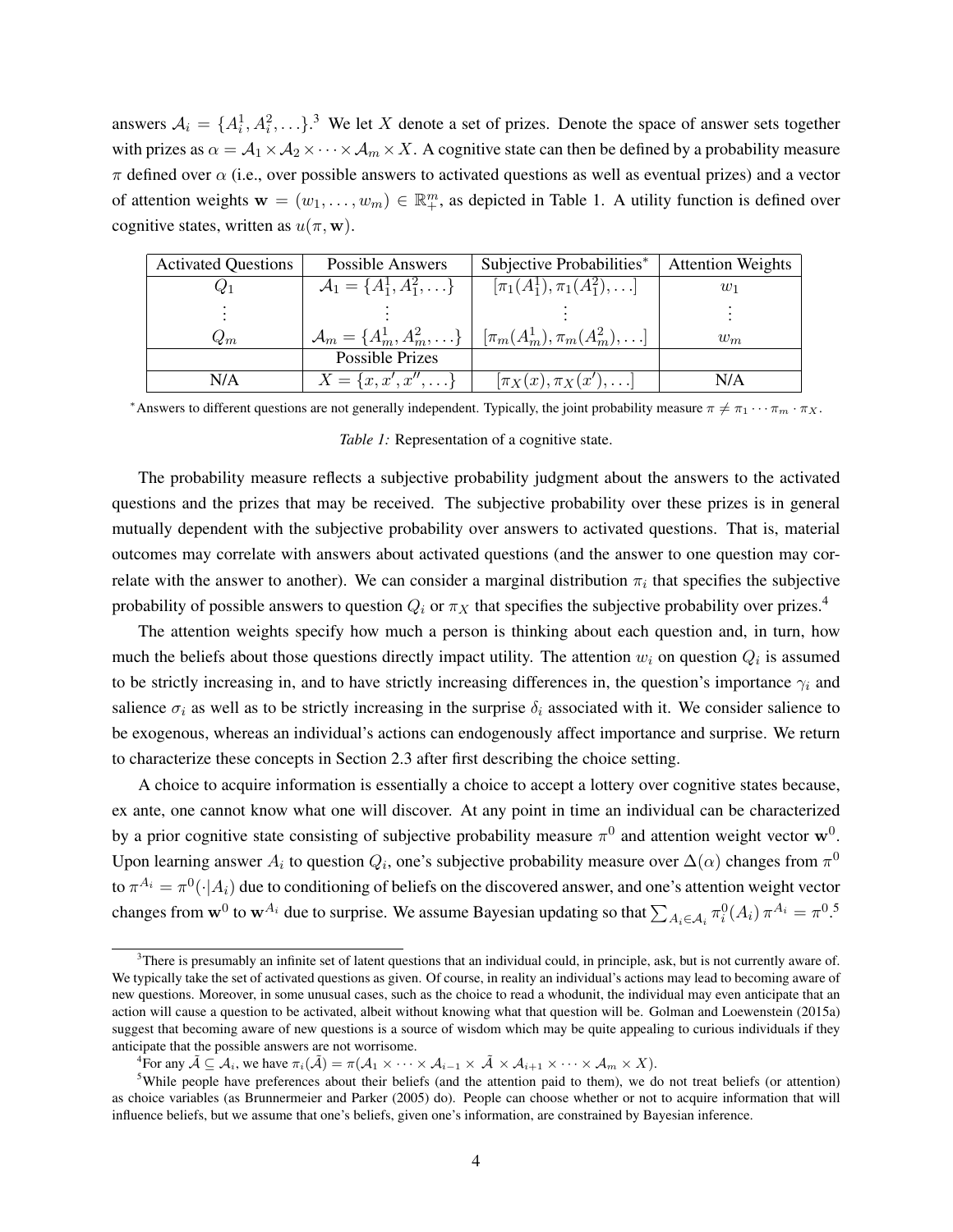Thus, acquiring information necessarily decreases expected entropy (see, e.g., Cover and Thomas, 1991, pg. 27).

Given that we think of acquiring information as accepting a lottery over cognitive states, standard von Neumann and Morgenstern (1944) assumptions imply an expected utility representation over cognitive states.<sup>6</sup> Choice from among a set of sequences of actions  $S$ , where early actions may reveal information that will inform later actions, is represented as utility maximization: a sequence  $s^* \in S$  may be chosen by a decision maker in the cognitive state  $(\pi, \mathbf{w})$  if  $s^* \in \arg \max_{s \in \mathcal{S}} u (s \cdot (\pi, \mathbf{w}))$ .<sup>7</sup> We then define a utility function over cognitive states, contingent on the set of sequences of actions that may subsequently be chosen:

$$
U(\pi, \mathbf{w} \mid \mathcal{S}) = \max_{s \in \mathcal{S}} u\left(s \cdot (\pi, \mathbf{w})\right). \tag{1}
$$

We also define the desirability of a sequence of actions s in cognitive state  $(\pi, \mathbf{w})$  as the marginal utility relative to doing nothing:

$$
D(s | \pi, \mathbf{w}) = u (s \cdot (\pi, \mathbf{w})) - u (\pi, \mathbf{w}).
$$

#### 2.2 The Desire for (or to Avoid) Information

It follows directly that the utility of receiving information can be captured as the difference between the expected utility after receiving the information and the ex ante utility before receiving the information. Given a prior cognitive state  $(\pi^0, w^0)$  and a set S of subsequent sequences of actions available to the decision maker, we define the desire for information answering question  $Q_i$  as

$$
D_i = \sum_{A_i \in \mathcal{A}_i} \pi_i^0(A_i) U(\pi^{A_i}, \mathbf{w}^{A_i} | \mathcal{S}) - U(\pi^0, \mathbf{w}^0 | \mathcal{S}). \tag{2}
$$

Naturally, when this quantity is positive (or negative), an individual seeks (or avoids, respectively) the answer to question  $Q_i$ .

Learning the answer to a question has three consequences: 1) the information may affect the value of subsequent actions that may be chosen from  $S$ ; 2) the information may change the probabilities associated with different answers (the transition from  $\pi^0$  to  $\pi^{A_i}$ ); and the information may change the attention weights (the transition from  $w^0$  to  $w^{A_i}$ ). We can now identify in Equation 2 three corresponding sources for the desire to acquire or to avoid information: 1) the instrumental value of that information; 2) curiosity; and 3) motivated attention.

<sup>&</sup>lt;sup>6</sup>While nonlinear probability weighting or reference-dependent valuation are as plausible for information preferences as for those involving only outcomes, we adopt an expected utility representation as a simplification to make the model tractable and to focus attention on the novel aspects of the framework. Additionally, although it is not our focus in this paper, behavior that has been ascribed to these effects might instead be accounted for by considering cognitive states, rather than material outcomes, as the objects of valuation in an expected utility model. For example, low-stakes risk aversion (Rabin, 2000), typically attributed to loss aversion, could also be attributed to the discomfort of thinking about uncertainties, and the endowment effect, also commonly thought of as a consequence of loss aversion, could arise if people ask themselves if they are getting a good deal (and care about the answer) (Weaver and Frederick, 2012). Indeed, the fundamental concept of an information gap in our question-answer framework already has elements that are reminiscent of reference-dependence even without building such dependence explicitly into the model.

<sup>&</sup>lt;sup>7</sup>We represent a sequence of contingent actions  $s \in S$  as a single operator on the prior cognitive state with the convention that each action operator passes through a distribution over cognitive states, akin to reduction of compound lotteries over cognitive states.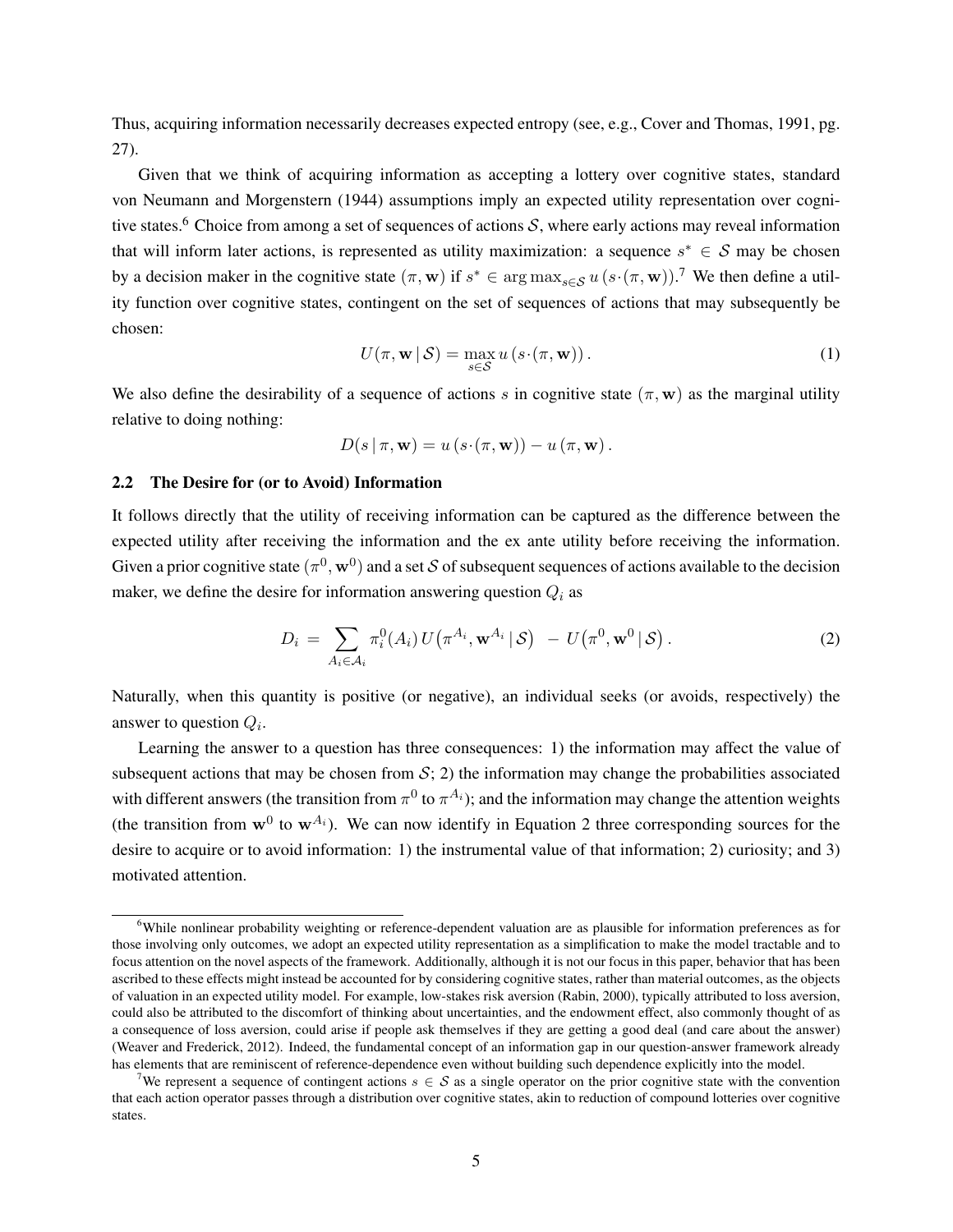*Instrumental value*, derived from the usefulness of information for affecting future actions (e.g., informing future decisions), has been recognized in economics for a long time. The instrumental value of information answering question  $Q_i$ , when the set S of subsequent sequences of actions is available, is

$$
D_i^{\text{IV}} = \sum_{A_i \in \mathcal{A}_i} \pi_i^0(A_i) \max_{s \in \mathcal{S}} D(s \,|\, \pi^{A_i}, \mathbf{w}^{A_i}) - \max_{s \in \mathcal{S}} D(s \,|\, \pi^0, \mathbf{w}^0). \tag{3}
$$

This is the difference between the expected utility gain from subsequent actions after having acquired the information and the utility gain that could be derived from subsequent actions without having this information (see, e.g., Hirshleifer and Riley, 1979).

*Curiosity* has been recognized by psychologists as the desire for knowledge for its own sake, apart from any benefits that knowledge may confer. We isolate curiosity for the answer to question  $Q_i$  as

$$
D_i^{\mathcal{C}} = \sum_{A_i \in \mathcal{A}_i} \pi_i^0(A_i) u\left(\pi^{A_i}, \mathbf{w}^0\right) - u\left(\pi^0, \mathbf{w}^0\right). \tag{4}
$$

This is the gain in utility from updating beliefs, holding attention weights fixed.

*Motivated attention* to (or avoidance of) information arises from the impact of an informational action on attention. We express this as

$$
D_i^{\text{MA}} = \sum_{A_i \in \mathcal{A}_i} \pi_i^0(A_i) \left( u\left(\pi^{A_i}, \mathbf{w}^{A_i}\right) - u\left(\pi^{A_i}, \mathbf{w}^0\right) \right). \tag{5}
$$

Putting together these three motives yields the desirability of information answering question  $Q_i$ ,

$$
D_i = D_i^{\text{IV}} + D_i^{\text{C}} + D_i^{\text{MA}}.
$$

We address each of these motives, along with the phenomena they produce, in Section 3.

#### 2.3 Attention

We assume that three factors – salience, importance, and surprise – contribute to the attention weights. Salience reflects the degree to which a particular context highlights the question. For example, a question could be salient if it has recently come up in conversation (i.e., it has been primed) or if other aspects of the environment remind an individual about it. Alternatively, a question could be more salient to an individual if the answer is, in principle, knowable, and even more so if other people around her know the answer but she does not. We assume that a question  $Q_i$  is activated if and only if it has positive salience  $\sigma_i > 0$ .

A question is important to the extent that one's utility depends on the answer. To characterize the importance of question  $Q_i$ , we consider the probabilities of discovering any possible answer  $A_i \in \mathcal{A}_i$  (or, omitting answers thought to be impossible, in the support of the individual's belief about the question, supp $(\pi_i)$ ) and the utilities of the cognitive states  $(\pi^{A_i}, \mathbf{w}^{A_i})$  that would result from discovering each possible answer  $A_i$ contingent upon having the set  $S$  of sequences of actions subsequently available. We assume that the importance  $\gamma_i$  of question  $Q_i$  is a function of the subjective distribution of utilities that would result from different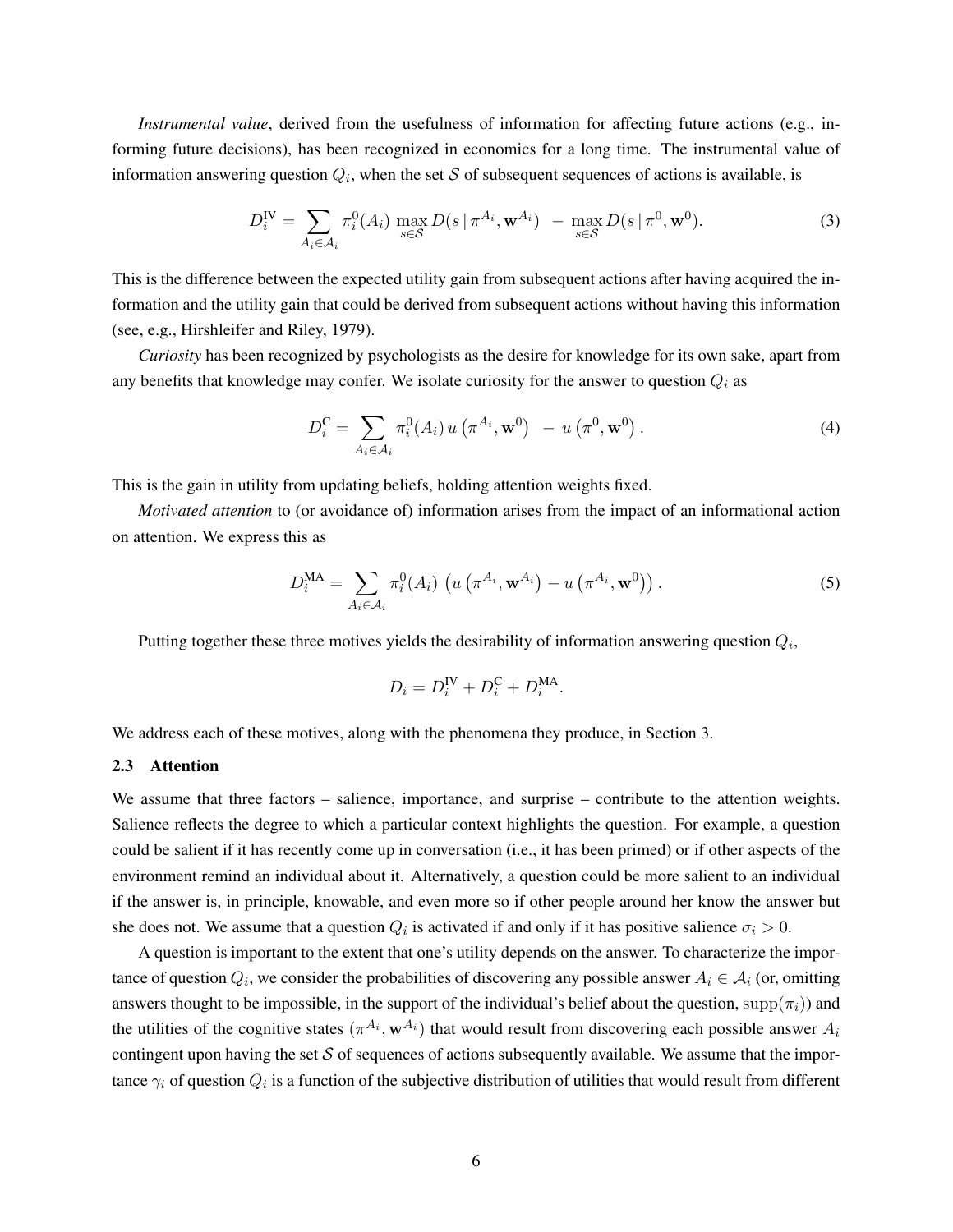answers to the question,

$$
\gamma_i = \phi\left(\left\langle \pi_i^0(A_i), U\big(\pi^{A_i}, \mathbf{w}^{A_i} \,|\, \mathcal{S}\big) \right\rangle_{A_i \in \text{supp}\left(\pi_i^0\right)}\right),\tag{6}
$$

that increases with mean-preserving spreads of the distribution of utilities and that is invariant with respect to constant shifts of utility.<sup>8</sup> According to our definition, importance depends on utility, which in turn depends on the attention weight, but importance also contributes to attention weight. This circularity captures the dynamic processes giving rise to obsession: attention to a question raises its importance, and the elevated importance gives rise to intensified attention. Nevertheless, raising the stakes associated with a question clearly increases its importance. Yet, if an answer is known with certainty, then by our definition nothing is at stake, so the underlying question is no longer important. We assume that there is some delay after acquiring information before an individual can adapt to it and adjust the importance of the questions being addressed.

The surprise one experiences upon acquiring new information reflects the degree to which this information changes existing beliefs. We assume that when the answer  $A_i$  (to question  $Q_i$ ) is learned (thereby providing information about associated questions and causing their subjective probabilities to be updated), the degree of surprise associated with revised belief about question  $Q_i$  can be defined as the Kullback-Leibler divergence of  $\pi_i^{A_j}$  $i^{A_j}$  against the prior  $\pi_i^0$ :

$$
\delta_i(\pi_i^{A_j}||\pi_i^0) = \sum_{A_i \in \mathcal{A}_i} \pi_i^{A_j}(A_i) \log \frac{\pi_i^{A_j}(A_i)}{\pi_i^0(A_i)}.
$$

Surprise is positive with any new information and is greatest when one learns the most unexpected answer with certainty. However, the feeling of surprise is not permanent. We assume that when the decision maker adapts to new information it ceases to be surprising.

The impact of new information on attention is greatest when uncertainty about a question is resolved completely. Surprise immediately spikes, but in the long run fades, and the underlying question becomes unimportant because, with the answer known, there is no longer a range of possible answers. The *belief resolution effect* refers to the resulting dynamic pattern of attention. When an answer is learned with certainty, there is an immediate boost in attention weight on it, but as the person adapts over time, this attention weight falls to a lower level. Janis (1958) implicitly recognized the belief resolution effect, observing that surgical patients getting information about their upcoming procedures initially worry more about the surgery but subsequently experience less anxiety.

 ${}^8$ This definition encompasses many sources of importance. Questions may be intrinsically important, meaning that utility is directly dependent on the answer. Similarly, questions may have implicit importance if one cares about the answer to a correlated question, i.e., if the answer reveals a clue about something else with underlying intrinsic importance. Questions may also be materially important, meaning that the prize correlates with the answer (and utility is dependent on the prize). To make the comparisons concrete, the outcome of a competition between a home team and a divisional rival would be intrinsically important, and the outcome of a preseason tuneup game might be implicitly important for what it reveals about the home team's prospects for the coming year, whereas the outcome of a game on which one has wagered, but otherwise does not care about, would be materially important. In another instance, material importance may be derived from a subsequent decision. For example, the outcome of the preseason game might be materially important if one is deciding whether to bet on the teams' upcoming games.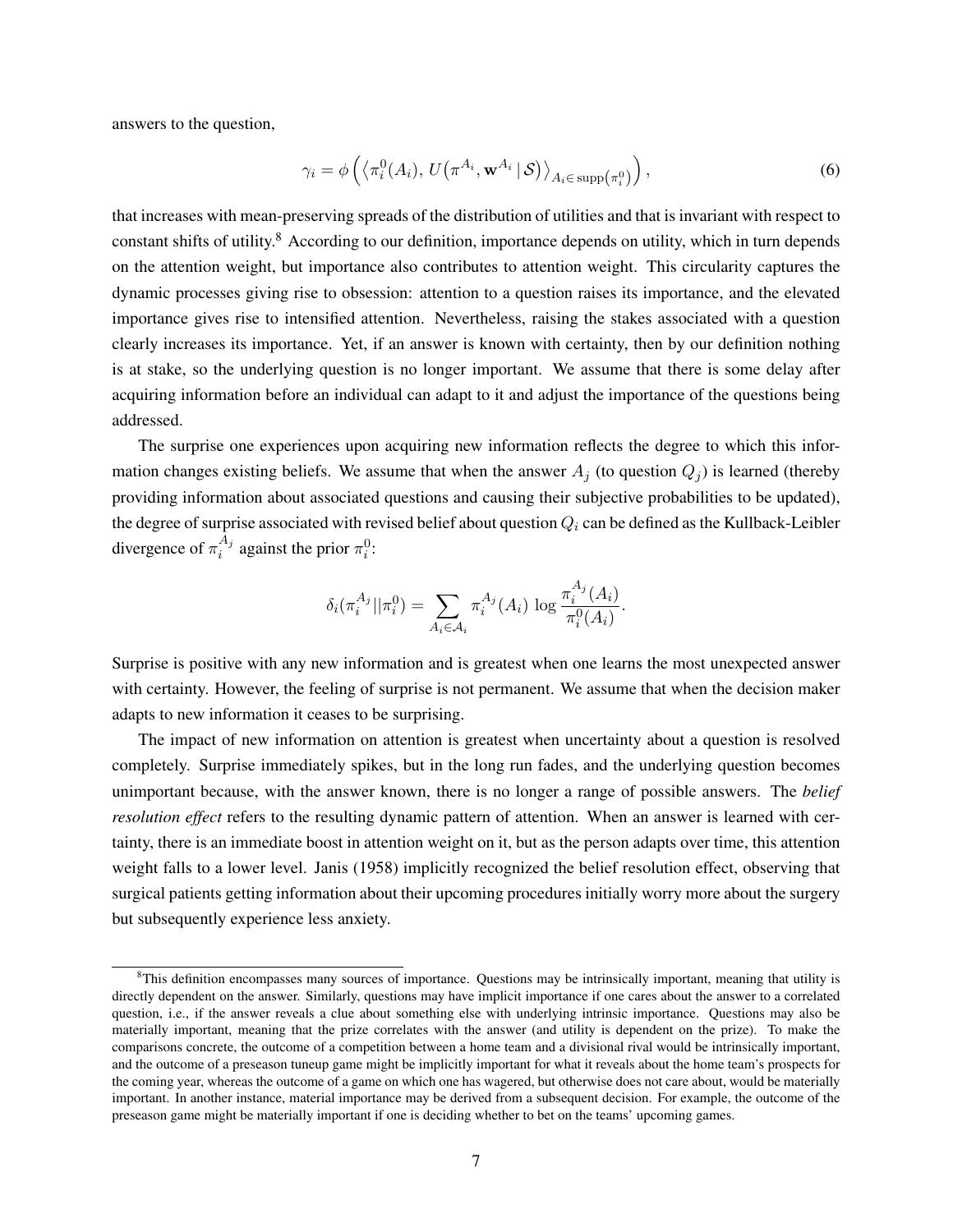#### 2.4 Example: Contemplating Teaching Ratings

To illustrate the modeling of a cognitive state, consider a college professor deciding whether or not to look at her teaching ratings. The set of activated questions (and possible answers) might include: "How many of my students liked my teaching?"  $(0, 1, 2, ...)$ ; "Did they applaud on the last day of class?" (yes/no); "How good a teacher am I?" (great, good, so-so, bad, awful); "Will I get tenure?" (yes/no). Prior belief about the first question might be quite uncertain. The answer to the second question, on the other hand, might already be known with certainty. There may or may not be much uncertainty about the third and fourth questions. All of these beliefs (to the extent they are uncertain) are jointly dependent. The material outcome might be next year's salary, which would also depend on (but not be completely determined by) whether or not she gets tenure. Looking at the ratings will definitively answer the first question and may resolve some, but not all, of the uncertainty surrounding the other issues.

We may not know the precise levels of attention paid to each of the questions above, but we can make some comparisons across different contexts. When the professor first becomes aware that the teaching ratings have been compiled, the question of how many students liked her teaching becomes somewhat salient. If colleagues proceed to discuss their ratings at a faculty meeting, the question then becomes more salient. On the other hand, if the professor is presently giving a research talk, the question becomes much less salient. If the professor teaches at a liberal arts college, her teaching ratings should be more correlated with her prospects for tenure than if she teaches at a research university. Thus, we would expect the question of how many students liked the professor's teaching to be more important if she is at the liberal arts college than if she is at the research university. Similarly, if she cares more about getting tenure, e.g., if she is committed to an academic career as opposed to considering a private job offer, these questions would be more important to her. Lastly, if she has recently discovered some criticism of her teaching, the surprise associated with her shifted expectations would cause her to focus more attention on the question of her teaching ratings, especially if the criticism was unexpected. But, if she has gotten used to such criticism and become convinced she is a bad teacher, the surprise will have worn off and it will cease to seem so important and she may pay little attention to her teaching ratings, as the belief resolution effect occurs.

The possibility of enrolling in a teacher improvement class would be relevant for the decision whether to look at the teaching ratings. Given the option subsequently to enroll in the teacher improvement class or not to enroll in the class, we model looking at the ratings as resolving a lottery over cognitive states, each of which having utility that is conditional on making the optimal choice of the subsequent action (to enroll or not to enroll). Finding out the teaching ratings would inform the decision whether or not to enroll in the class, so the information has instrumental value. The resolution into a specific cognitive state still impacts utility directly as well. If the professor comes to believe she is a good (bad) teacher and to pay more attention to this belief, she will feel good (bad). Motivated attention supports looking (not looking) if she anticipates good (bad) news. On the other hand, if the professor avoids looking at her teaching ratings entirely, the uncertainty about them may continue to bother her. Curiosity pushes her to resolve this uncertainty.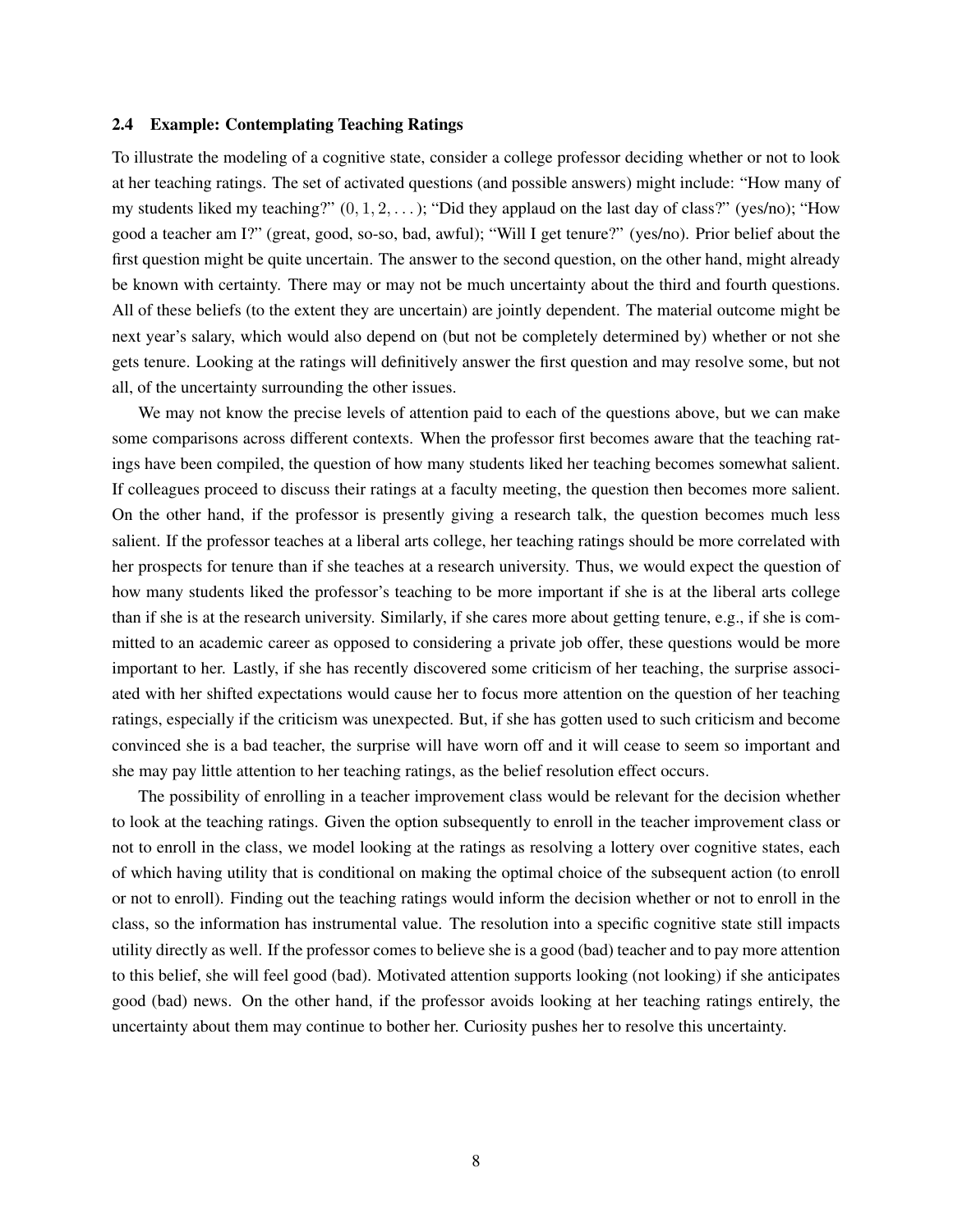#### 2.5 A Specific Utility Function

To make precise predictions about preferences for (or to avoid) information, we consider a specific utility function. This utility function should allow attention weights to modulate the impact of beliefs on utility, should allow that certain beliefs may have intrinsic value or valence, and should capture a general aversion to uncertainty or preference for clarity. The desire for clarity is central to the phenomenon of curiosity, which we discuss in greater depth in Section 3.2. Similarly, the desire to (partially) control the attention weight on beliefs with positive or negative valence is central to the phenomenon of motivated attention, which we discuss further in Section 3.3.

To capture a preference for clarity, we make use of a common measure of the uncertainty about a particular question  $Q_i$ : the entropy of the subjective probability distribution over its answers,  $H(\pi_i)$  =  $-\sum_{A_i \in \mathcal{A}_i} \pi_i(A_i) \log \pi_i(A_i)$  with the convention that  $0 \log 0 = 0$  (Shannon 1948).<sup>10</sup> We consider the utility function

$$
u(\pi, \mathbf{w}) = \sum_{x \in X} \pi_X(x) v_X(x) + \sum_{i=1}^m w_i \left( \sum_{A_i \in \mathcal{A}_i} \pi_i(A_i) v_i(A_i) - H(\pi_i) \right).
$$
 (7)

The first term describes expected utility over prizes and the remaining terms describe the utilities of beliefs about each activated question, amplified by the attention weights on each of these questions. Golman and Loewenstein (2015a) describe properties that characterize this utility function. Our primary focus here is exploring the patterns of behavior that this utility function implies.

#### 3 Information Acquisition and Avoidance

As in the standard economic account, the possibility of taking subsequent actions after acquiring information gives useful information instrumental value. Additionally, by incorporating the preference for clarity in the utility function in Equation (7), we are able to capture curiosity. The fact, mentioned in passing in Section 2, that acquiring information decreases expected entropy implies that curiosity (as represented by Equation (4)) is always positive. And finally, by incorporating attention weights in the utility function, we can capture motivated attention to (or avoidance of) information. Whereas curiosity can only motivate an individual to acquire information, motivated attention (as represented by Equation (5)) may at times drive a person's desire to avoid information. We address each of the three motives in turn, before concluding this section with predictions about information acquisition and avoidance that result from integrating these distinct motives.

#### 3.1 The Instrumental Value of Information

The traditional economics of information is solely concerned with the usefulness of information for making future decision, as illustrated by a professor's desire to examine her teaching ratings before deciding whether to enroll in a teacher improvement class. Instrumental value from information that allows one to make a better choice among subsequent actions shows up in Equation (3). In addition, by recognizing the utility of beliefs, Equation (3) incorporates a new source of instrumental value: information can make an intended

<sup>&</sup>lt;sup>9</sup>We can identify as positive (neutral / negative) beliefs those for which increasing attention on the belief increases (does not affect / decreases) utility.

 $10$ The base of the logarithm in the entropy formula is arbitrary and amounts to a normalization parameter.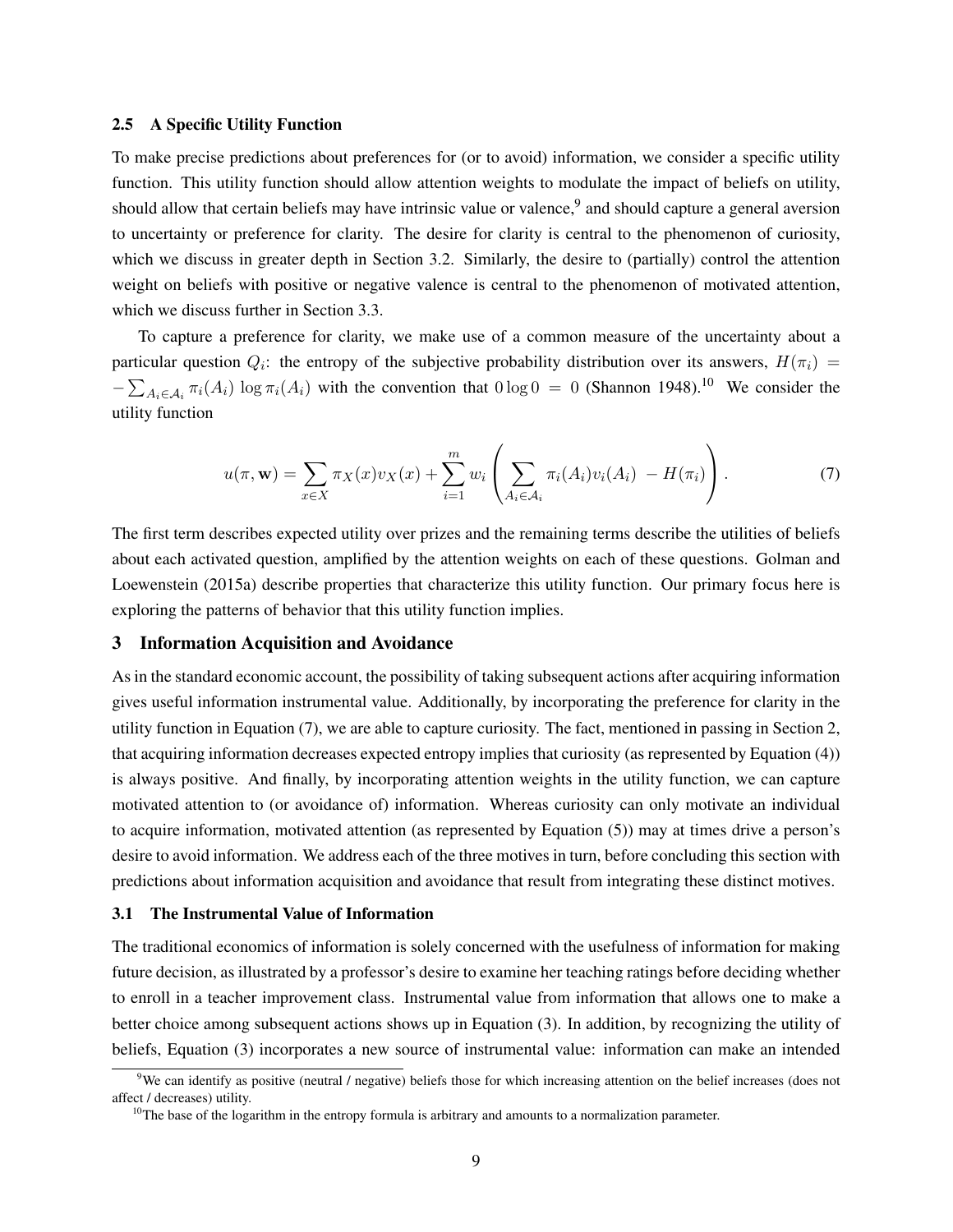subsequent action more (or less) attractive. An art lover, for example, might read about an artist before observing his new exhibit at the museum. Discovering an initial piece of (surprising) information about the artist may increase attention on relevant questions about his style, stimulating curiosity about the exhibition and, in turn, leading to a greater utility gain when this curiosity is eventually resolved. Similarly, a person reading a novel might ask a friend not to give away the ending, temporarily avoiding information until it will have the most impact (and thus not ruining a good surprise). By the same token, instrumental actions can also alter the value of information that one intends to acquire. For example, giving away money may have additional value (beyond the direct selfish cost and altruistic benefit) if a person anticipates finding out how the recipient views or uses the gift (Ellingsen and Johannesson, 2008).

#### 3.2 Curiosity

While curiosity has gotten short shrift in the economics literature, there is ample evidence that it is distinct from instrumental value as a motive for acquiring information. There are countless things people want to know despite having no use for. There is a natural inclination to resolve information gaps, even for questions of no importance and even when all possible answers have neutral valence. Of course, curiosity can also complement instrumental value, and people are often more curious about information that promises to be useful.

In a review of the psychological literature on curiosity, one of the authors of this paper (Loewenstein, 1994) introduced the concept of an information gap and proposed that curiosity occurs when an individual becomes aware of a gap in his or her knowledge that could potentially be filled by information. That is, a gap opens when a question becomes *activated* but the answer is not known with certainty. The association of curiosity with an information gap that is attracting attention suggests a natural explanation for the fact that, as Kang et al. (2009) reported, subjects are better able to recall the answers to questions that they have previously reported being curious about. To wit, curiosity results, in part, from increased attention on a question, which should aid memory for the answer. Indeed, Kang et al. (2009) link curiosity to pupil dilation, which is a well-known, reliable measure of attention (Kahneman, 1973). The information gap account suggests that an individual's degree of curiosity will depend on three factors.

The first factor is somewhat obvious: curiosity tends to be stronger about questions that are more *important*. For example, people tend to care a lot about what kind of person they are, and about how others perceive them – even when knowledge of this information has no practical use. So, people will naturally be more curious about information that helps to answer these questions than about information that could help to answer similar questions, but about another person. People also tend to care about material outcomes beyond their control.<sup>11</sup> Returning to the example of a college professor's teaching ratings, suppose the professor is uncertain whether she is a good teacher or whether she will get tenure, so that these questions are important and get a lot of attention. (Being a good teacher may not necessarily correlate with getting tenure, but it nevertheless may be important if she intrinsically cares about it.) If her teaching ratings correlate sufficiently with these important questions, these ratings may be very important as well. In this case, the professor would pay a lot of attention to her ratings and be very curious to see them. On the other hand, if

<sup>&</sup>lt;sup>11</sup> Recent research showing that people are willing to pay for non-instrumental information relating to anticipated payoffs (Eliaz and Schotter, 2010; Powdthavee and Riyanto, 2014) is consistent with this insight.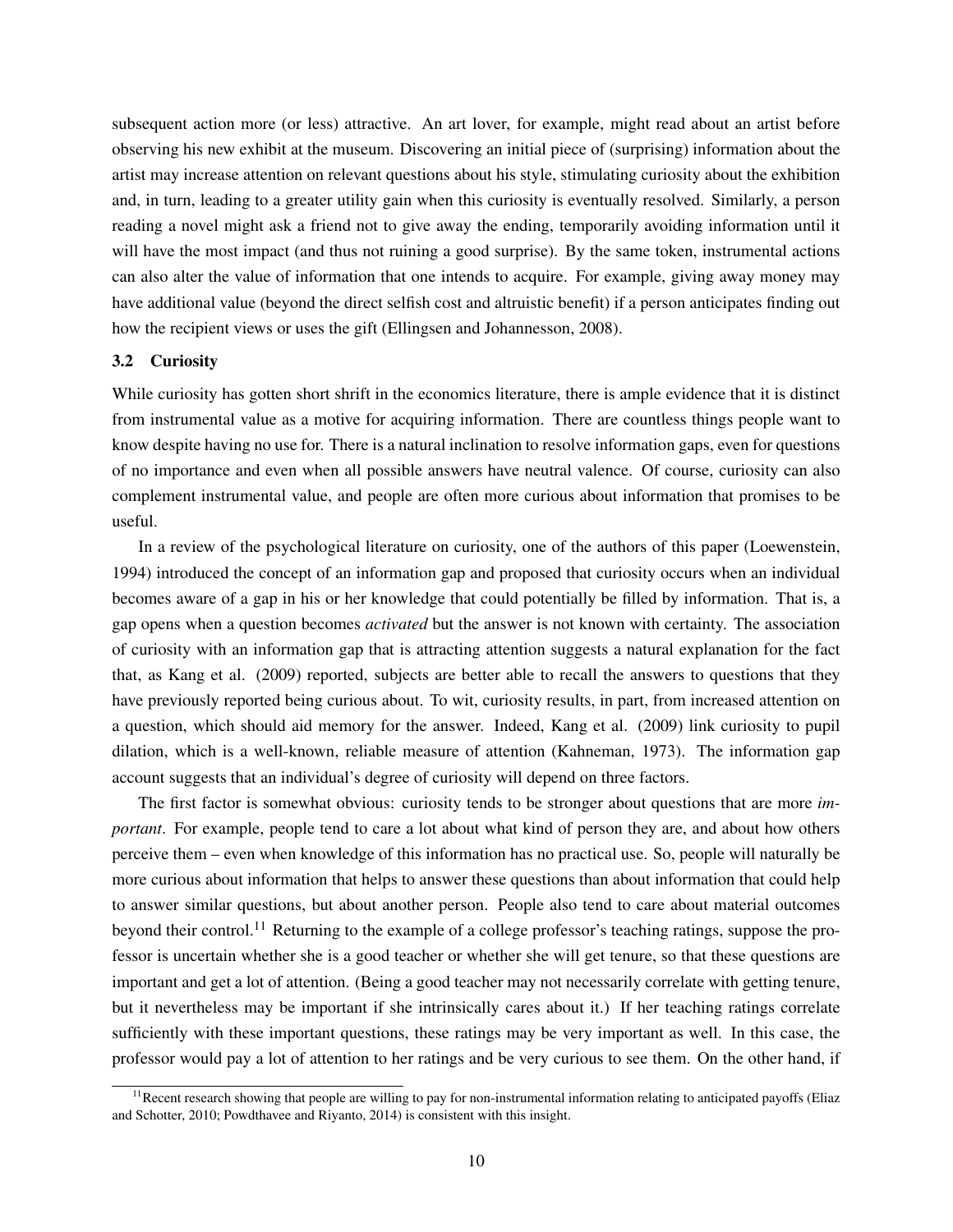the professor already has tenure and great confidence in her teaching ability, then another semester's ratings may not be so important, and curiosity would be slight.

Second, and more interestingly, curiosity tends to be an increasing function of the *salience* of the information gap. For example, if a college professor hears her colleagues discussing their teaching ratings, the issue would be more salient to her, and she would be more curious about her own. For another example, consider a student's desire to know the score they obtained on a test. One can imagine a progression of contextual factors that would lead to increasing salience (Table 2) and, thus, increasing attention weight. We

| <b>Increasing Salience</b> | not yet taken                                                  |  |
|----------------------------|----------------------------------------------------------------|--|
|                            | taken, but not yet scored                                      |  |
|                            | taken and scored                                               |  |
| ◡                          | taken and scored, and displayed by someone who knows the score |  |

#### *Table 2:* The salience of a test.

would thus predict that the student would become successively more curious about the test score after it was taken, after it was scored, and then when the teacher displays the graded tests to the class. As we discuss in Section 3.3, however, curiosity about the test score could be offset by a desire to avoid thinking about the test if one expects a bad score.

The third factor contributing to curiosity is *epiphany* – people are especially motivated to acquire information that has the potential to fill multiple information gaps at once. Most items of information that address one question are also likely to shed light on other questions. For example, the answer to the question "What were my teaching ratings last semester?" might also shed light on the question "Will I get tenure?" as well as "Am I a smart, clever and articulate individual?" The eureka moment of sudden comprehension involves discovering a new piece of information, perhaps insignificant by itself, but which resolves many other questions coherently. If a person became aware of a new question whose answer correlates with many questions she is already asking, she'd have particularly strong curiosity because answering this question would help her answer many other activated questions at the same time.

We can see, by examining Equation (4), how each of these factors – the importance of an information gap, its salience, and the potential for epiphany – drive curiosity in our model. Adopting the utility representation in Equation (7), we see that curiosity (as formalized in Equation (4)) comes from the expected reduction in entropy of uncertain beliefs, weighted by the attention placed on those beliefs.<sup>12</sup> (The terms involving valence cancel out.) Answering a question with greater relevance to other questions (i.e., greater potential for epiphany) offers more potential reductions in expected entropy, so such questions generate stronger curiosity. Similarly, questions that are more important or more salient attract more attention weight, which magnifies the expected entropy reduction, and thus such questions are also subject to greater curiosity. Both arguments rely on the fact that acquiring information necessarily reduces expected entropy (assuming Bayesian updating).

One surprising feature of curiosity discussed in Loewenstein's review is that the pleasure one derives

<sup>&</sup>lt;sup>12</sup>Entropy times attention weight, as built into Equation (7), satisfies Berlyne's (1957b) criteria for a measure of the internal conflict or dissonance in one's cognitive state. Conflict, the potential for surprise, and uncertainty are all drivers of curiosity, and are all related through the concept of information entropy (Berlyne, 1954; Berlyne, 1957a).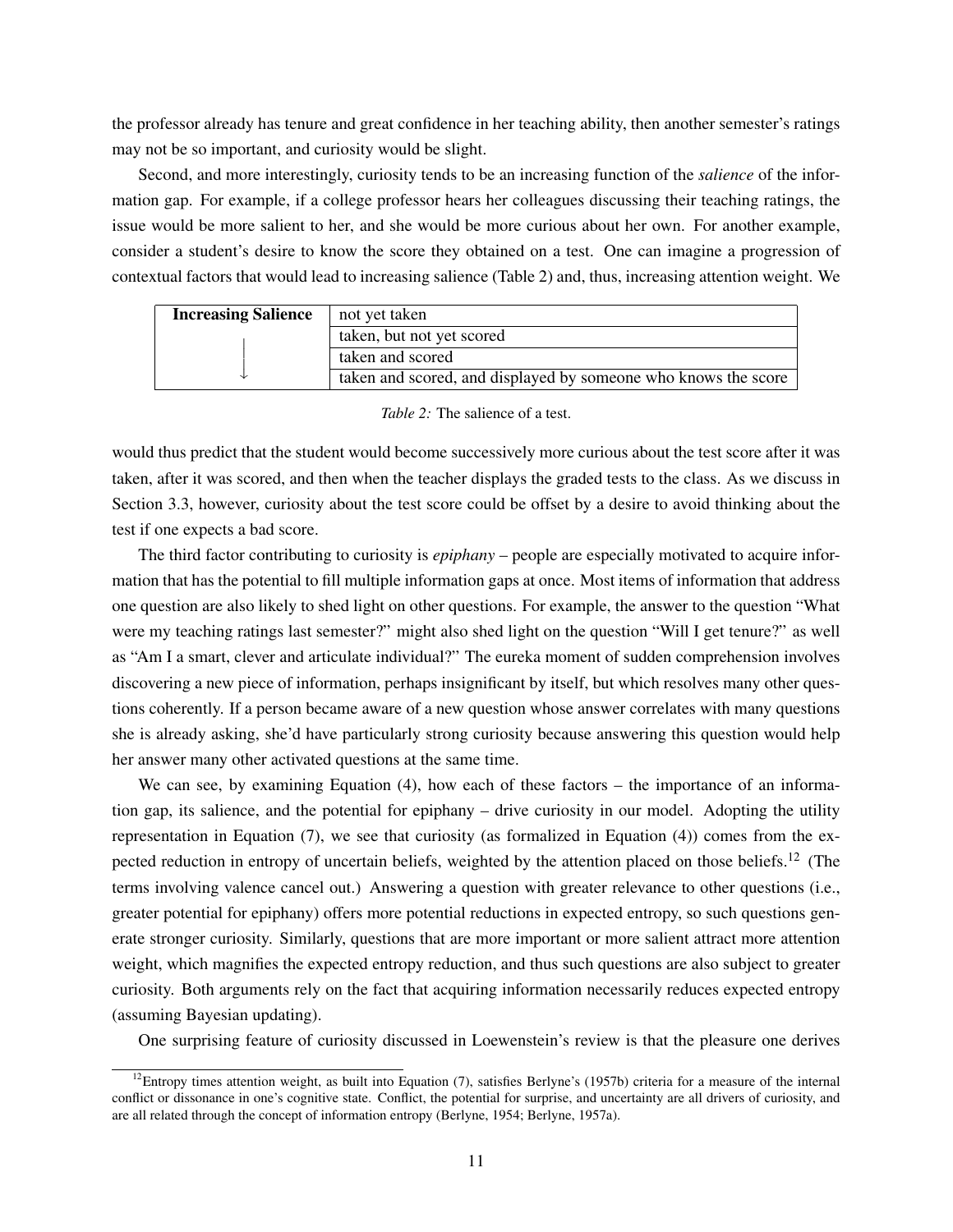from obtaining information one is curious about often seems incommensurate (on the negative side) with the intensity of the drive to obtain the information. A juicy nugget of gossip is eagerly received and soon forgotten. This property is naturally accommodated by the assumptions that surprise fades over time and that answered questions (or filled information gaps) lose their importance – the "belief resolution effect" discussed in Section 2.3. The attention weight associated with a particular question initially rises when the definitive answer is learned, but ultimately falls below its prior level. The satisfaction of curiosity will be disappointing to the extent that this drop in attention weight occurs rapidly (as seems likely to be the case) and unexpectedly.

#### 3.3 Motivated Attention

Motivated attention allows desire for information to depend on the valences of possible answers even though one cannot know a priori which answer the information will reveal. In our model, simply getting a definitive answer attracts attention through surprise. If an answer has positive valence, thinking more about it when it is revealed increases utility (even if an answer that good was expected). Conversely, thinking more about an answer with negative valence decreases utility (even if an answer that bad was expected).

Return once more to the example of the college professor's teaching ratings. If the professor is uncertain whether she is a good or a great teacher (i.e., all possible answers have positive valence), then she would enjoy looking at her ratings. On the other hand, if she is uncertain whether she is a bad or an awful teacher (i.e., all possible answers have negative valence), then looking at (and thinking about) her ratings may be unpleasant. Whether she does want to look at her ratings could well depend on whether or not her students applauded on the last day of class. (If the students applauded, her beliefs about her teaching ratings and ability should shift and have higher expected valence, yet with sufficiently many possible answers the shape of her subjective probability distribution may not change much.) Generally, in the short-term it is better to receive news when one suspects that the news is good and worse to receive news when one suspects that the news is bad. The successful teacher is likely to tear open the course evaluations, whereas the unsuccessful teacher is more likely to dispose of the unopened envelope or hide it in a place where it will hopefully be forgotten.

It is straightforward to see in Equation (5) that motivated attention is increasing in the valences of possible answers because the updated attention weights (immediately upon acquiring new information) increase due to surprise. The extra attention weight amplifies the value of newly acquired beliefs, leading to a gain or loss in utility. Naturally, people prefer to think about positive rather than negative situations, so they tend to desire information about questions with high-valence answers and to avoid information about questions with low-valence answers (assuming, as this distinction requires, that utility is separable across certain subsets of questions). For example, most people enjoy opening a gift (an informational action, as distinct from the instrumental action of accepting the gift). On the other hand, most people do not enjoy going to see the doctor for a diagnosis.

The "belief resolution effect" (discussed in Section 2.3) implies, however, that this ranking of situations is likely to reverse in the longer-term when attention weights on updated beliefs drop because over time people are better able to adapt to definitive than to uncertain conditions. According to our theory, surprise fades and certainty allows one to pay less attention to the bad news because it eventually seems less important.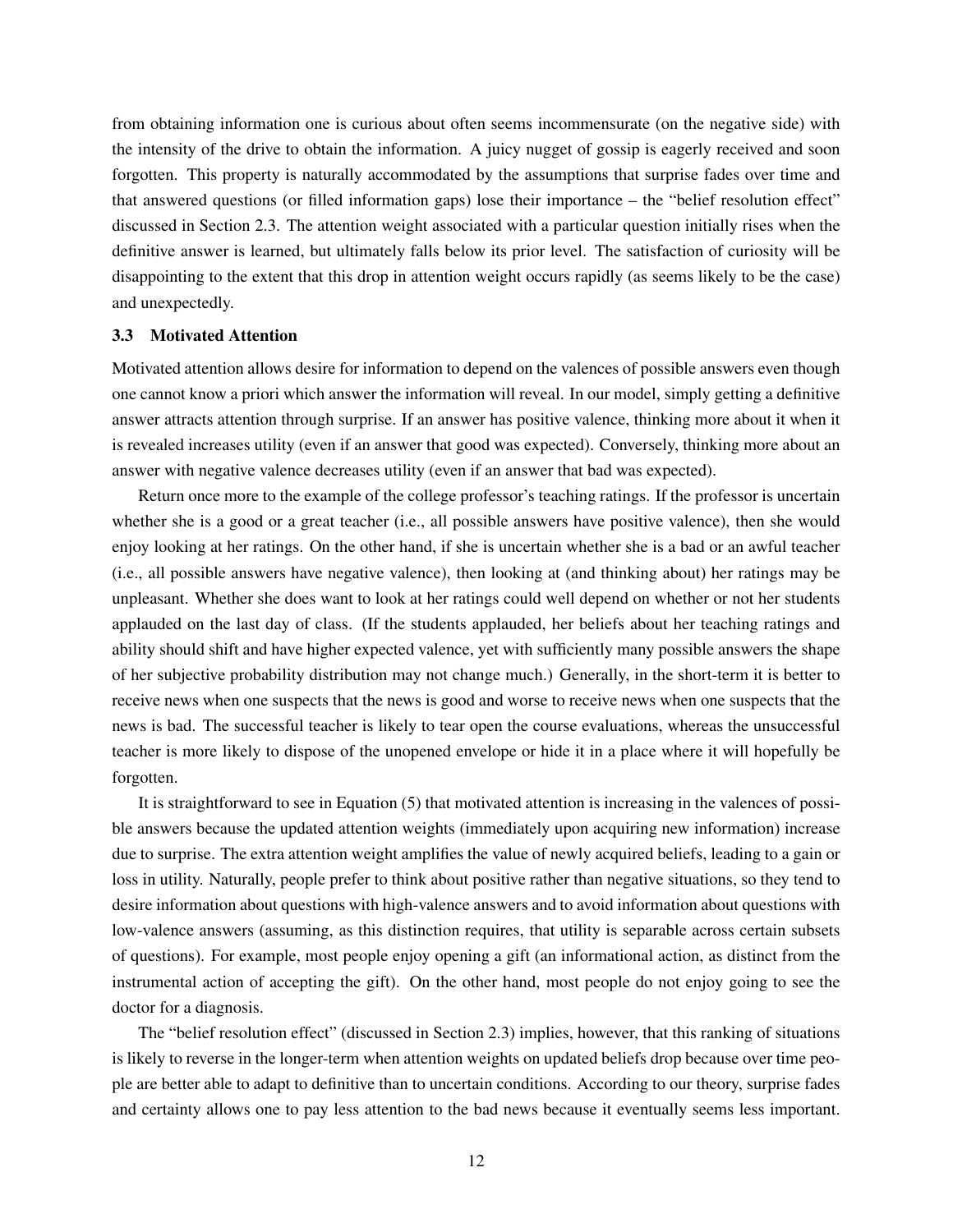One study found that people with temporary (i.e., potentially reversible) colostomies (a medical procedure in which one's bowels empty into a bag) reported greater levels of happiness (lower levels of misery) right after the procedure than those with permanent ones, but over a short span of time the happiness levels of the two groups reversed; those with permanent colostomies then reported relatively greater levels of happiness (Smith et al., 2009). So, it might be better initially to have definitive good news, and worse to have definitive bad news, but over time the situation is likely to change because people adapt to both good and bad news, when it is definitive. While ignorance may be bliss, a persistent nagging doubt about the possibility of a negative state of affairs, such as a concern that one's child might be taking drugs, tends to be quite unpleasant. Despite the long-term consequences, we expect that people typically avoid confronting issues they don't like thinking about, but we also recognize that people with greater foresight may choose to obtain information about such issues and may ultimately feel better for having done so.

The same situation, but in reverse, occurs for positive information. Research in psychology suggests that uncertainty, e.g., about whether something is true, or about why it might be true, can prolong the pleasure of good news (Wilson et al., 2005). In 3 experiments, Wilson and coauthors induced experimental subjects to experience a positive event (e.g., receive an unexpected gift of a dollar coin) under conditions of certainty or uncertainty (e.g., it was easy or difficult to make sense of the text on the card). Subjects' positive moods lasted longer in the uncertain conditions, though they also found that people seemed to be unaware that this was the case. This lack of awareness suggests, first, that people are most likely to make decisions based on initial reactions (seeking news that clarifies positive beliefs and avoiding news relating to negative beliefs), and, second, that these decisions are unlikely to maximize long-term experienced utility.

To the extent that people *are* aware of the dynamic consequences of certainty and uncertainty for negative and positive outcomes, we should predict that people who are more far-sighted – who discount the future less – will be more prone to resolve uncertainty about negative events so as to 'take the hit' then get on with their lives. That, in fact, has been found – people with low time discounting (as measured by selfreported financial planning horizons) are more likely to undergo cancer screening (Picone et al., 2004). By the same token, we might also predict that people who are more short-sighted will be more prone to resolve uncertainty about positive events, enjoying the momentary pleasure, but shortening its duration.

#### 3.4 Combined Effects of Curiosity and Motivated Attention

We can now integrate the insights that curiosity is stronger for questions that have greater importance, salience, or potential for epiphany and that motivated attention depends on the valence of possible answers. These factors contribute to the desire for information.

Proposition 1 *Suppose utility takes the form of Equation (7), and take as an ancillary assumption that the marginal increase in attention due to surprise*  $\delta_i$  *is independent of the salience*  $\sigma_i$  *and the importance*  $\gamma_i$ *. Suppose, additionally, that there are no subsequent actions available to the decision maker (so that we can*  $d$ isregard the instrumental value of information). For a given question  $Q_i$ , each of the following conditions implies that  $\hat{D}_i > D_i$  (i.e., the desire for information answering the question will be increased):

*1. for some pairwise dependent question*  $Q_{j^*}$  (*i.e., some*  $Q_{j^*}$  *with*  $\pi_{ij^*} \neq \pi_i \cdot \pi_{j^*}$ *, perhaps*  $Q_i$  *itself*), *we change the salience from*  $\sigma_{j^*}$  to  $\hat{\sigma}_{j^*} > \sigma_{j^*}$ , while maintaining the importance of all pairwise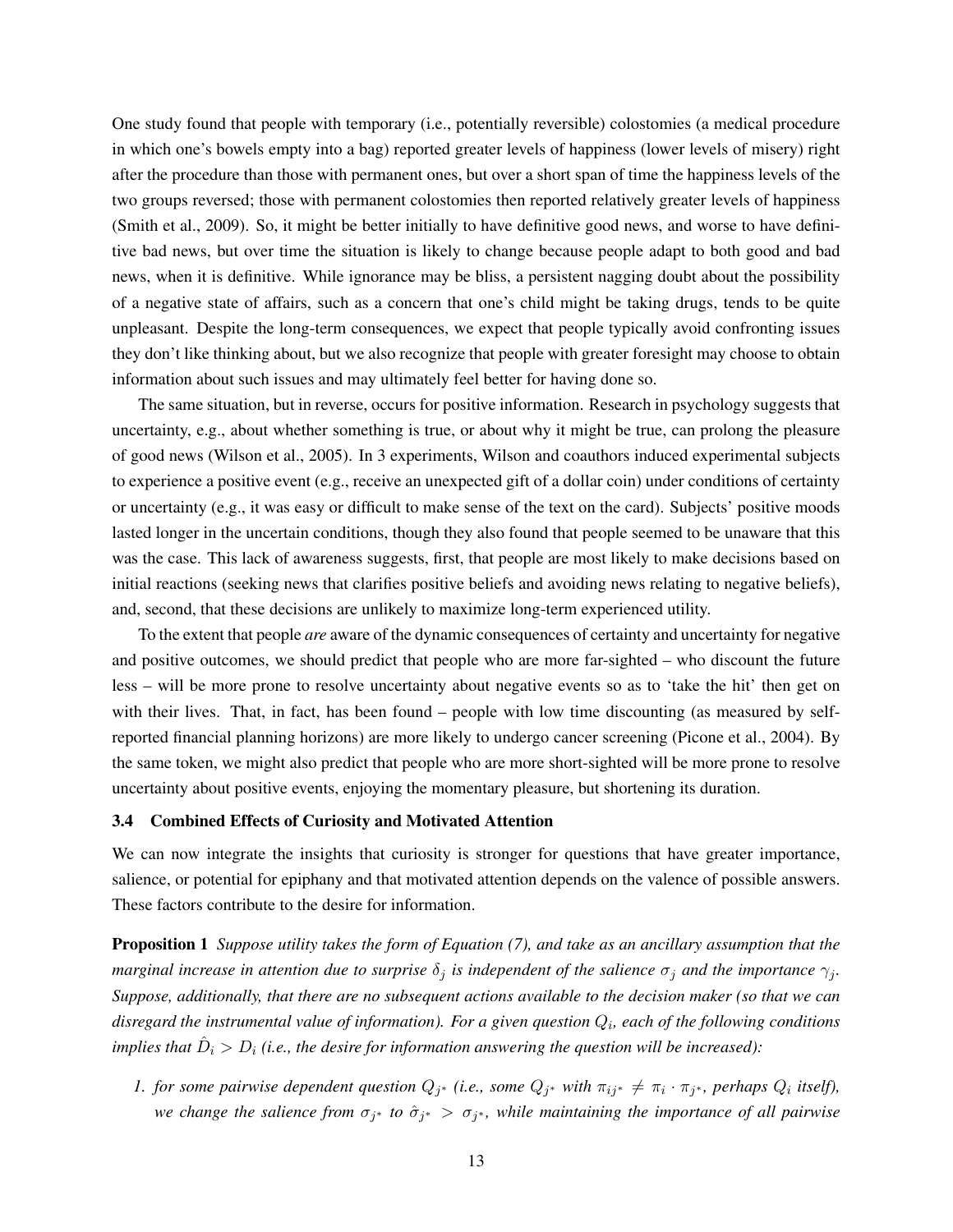*dependent questions*  $Q_j$ ,  $\hat{\gamma}_j \geq \gamma_j$ ;

- 2. we transform  $\pi$  to  $\hat{\pi}$  by changing some prize  $x^* \in X$  to  $\hat{x}^*$  such that for all pairwise dependent *questions*  $Q_j$ ,  $\hat{\gamma}_j \geq \gamma_j$  *with at least one such inequality strict;*
- 3. we transform  $\pi$  to  $\hat{\pi}$  by changing some pairwise dependent answer  $A_\nu^*\in\mathcal{A}_\nu$  (for which  $\pi_{i\nu}(A_i,A_\nu^*)\neq0$  $\pi_i(A_i)\cdot\pi_\nu(A_\nu^*)$ ) to  $\hat{A}_\nu^*$  such that  $v_\nu(\hat{A}_\nu^*) > v_\nu(A_\nu^*)$  and for all pairwise dependent questions  $Q_j$ ,  $\hat{\gamma}_i > \gamma_i$ *; or*
- *4.* we change a set of beliefs  $\pi$  *to*  $\hat{\pi}$  *such that for some question*  $Q_{\nu}$  *with*  $v_{\nu}(\varpi_{\nu}) \ge 0$  *for all*  $\varpi_{\nu} \in \Delta(\mathcal{A}_{\nu})$ *,*  $\hat{\pi}_{i\nu}\neq \hat{\pi}_{i}\cdot\hat{\pi}_{\nu}$  and  $\pi=\hat{\pi}_{-\nu}\cdot\hat{\pi}_{\nu}$ , and for all pairwise dependent questions  $Q_j$ ,  $\hat{\gamma}_j\geq\gamma_j$ ;

Condition 1 in Proposition 1 implies that increasing the salience of a question will increase the desire for information addressing it (i.e., answering a related question or perhaps the given question itself), holding all else equal. Condition 2 implies that increasing the (material) importance of a question (by changing the prizes that may be received, depending on the answer) will also increase the desire for information addressing it. Condition 3 implies that changing a relevant answer to one with higher valence, while not decreasing the (intrinsic/implicit) importance of related questions, will do the same. Finally, Condition 4 implies that increasing the number of related questions, about which beliefs are necessarily positive or at least neutral, also has the same effect. The proof is in the appendix.

An immediate implication of this result (Condition 4) is that a single independent question with uniformly non-negative valence answers attracts a positive desire for information, as this desire has necessarily increased from none at all.

Corollary 1 *Suppose, as in Proposition 1, that utility takes the form of Equation (7) and that there are*  $n$ o subsequent actions available to the decision maker. If belief about question  $Q_i$  is independent of other *beliefs,*  $\pi = \pi_{-i} \cdot \pi_i$ *, and only answers with non-negative valence are considered possible,*  $v_i(A_i) \geq 0$  *(and, of course,*  $\pi_i(A_i) < 1$  *for all*  $A_i \in \text{supp}(\pi_i)$ *, then information answering this question would be sought,*  $D_i > 0$ .

Corollary 1 tells us that when answering a question poses no threat to utility, as would be true for a purely 'intellectual' question (e.g., whether a particular tree is an oak or an elm), people generally want the information. On the other hand, when acquiring information might lead to negative beliefs, individuals may choose to avoid this information.

#### Conditions for Information Avoidance

Empirical studies have revealed strong evidence consistent with the idea that people tend to seek out information likely to confirm suspicions that their objective situation is favorable, and to avoid information most likely confirming that their objective situation is unfavorable.<sup>13</sup> For example, willingness to pay for an

 $13$ In psychology experiments investigating the "observing response," people typically seek out information that signals upcoming rewards, but subjects sometimes desire information about bad news, while other times they prefer not to receive such information (Lieberman et al., 1997; Fantino and Silberberg, 2010). Similarly, even rats, pigeons, and monkeys persistently observe rewardindicating cues even when their observations have no effect on the reward rate (Prokasy, 1956; Hendry, 1969; Bromberg-Martin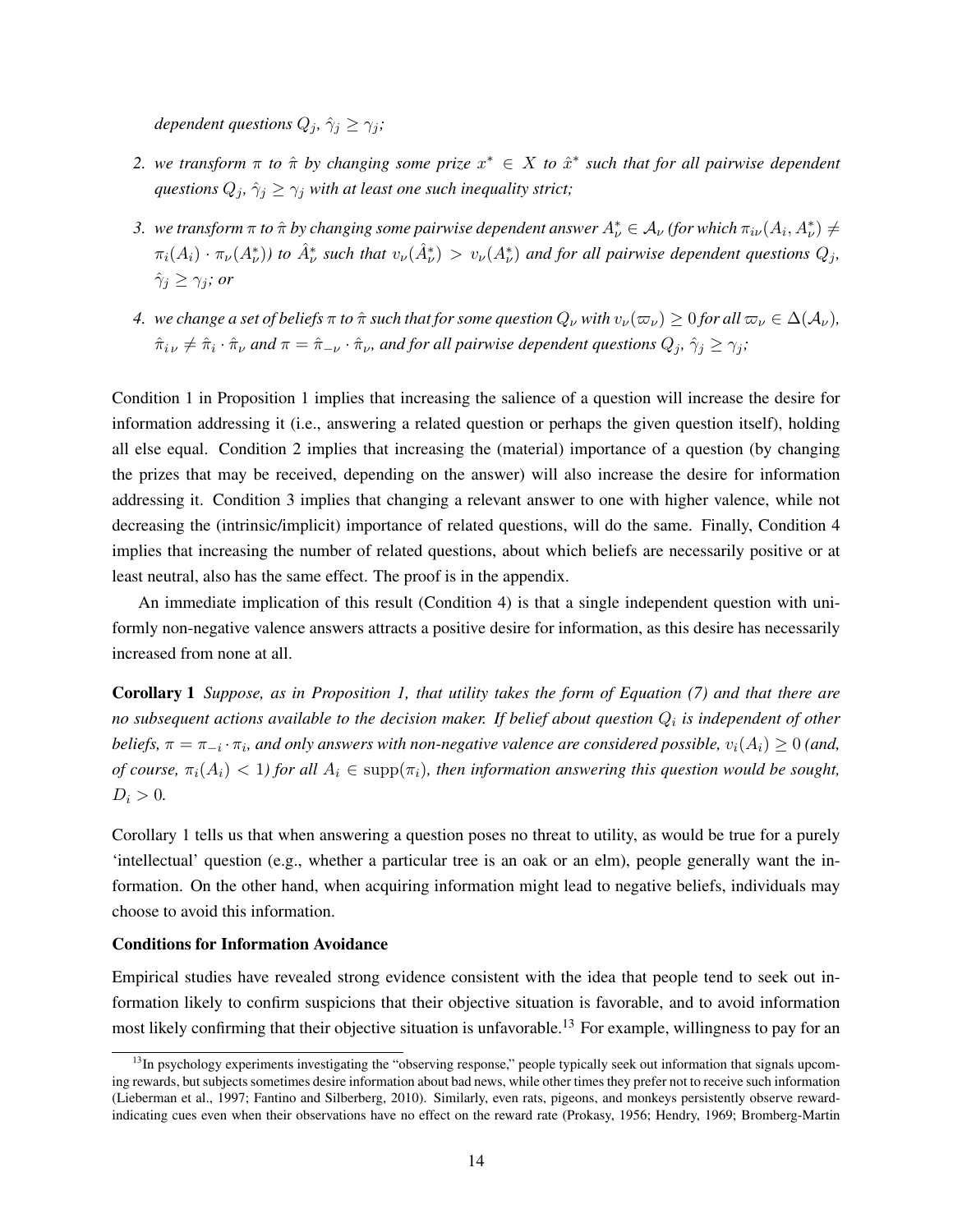assessment of one's IQ or beauty (relative to others) increases as one's subjective prior belief about this assessment becomes more favorable (Eil and Rao, 2011; Möbius et al., 2011; Burks et al., 2013). Conversely, willingness to pay to avoid testing for a herpes infection is greater for the more dreaded type 2 infection than for type 1 (Ganguly and Tasoff, 2014). That is, as we predict in Proposition 1 (Condition 3), the desire for information increases as the valence of anticipated outcomes increases. Benabou and Tirole's (2002) model of self-confidence and Köszegi's (2006) model of ego utility both make the opposite prediction. They predict that people would have greater desire for information about themselves when they hold negative beliefs about themselves than when they hold positive beliefs about themselves because information may prompt an individual to change a prior belief. While the logic is intuitive, the research just reviewed suggests that this is not typically the case.

Also consistent with our prediction, empirical research on the 'ostrich effect' shows that holders of portfolios who have internet access tend to look up the value of their portfolio – figuratively to "shake their piggy-bank" – when markets are up, but not when they are down (Galai and Sade, 2006; Karlsson et al., 2009; Cai and Meyer, 2013). Karlsson et al. propose an account of the ostrich that relies on the insight that knowing has greater impact on utility than merely suspecting. Similarly, our account follows from the assumption that learning the definitive answer to a question raises the attention weight placed on that question, at least initially. Over the long run, knowing an answer with certainty may allow the attention weight to diminish, but when the answer is first discovered definitively, there is an immediate boost in attention, and this tends to dominate decision making. More generally, our assumption that surprise contributes to attention weight means that whenever the judged subjective probability of answers to a question changes, this updated belief is accompanied by an immediate boost in attention weight, which gives the resulting belief more impact on utility.

Thus, acquiring information to more clearly resolve negative beliefs involves a tradeoff. While information would reduce expected entropy and thereby increase utility through improved clarity, it may also lead to increased attention weight placed on beliefs that decrease utility – i.e, that operate through valence. When beliefs are sufficiently negative, a person may prefer to avoid information. Thus, we predict that as the intrinsic valence of a negative belief gets worse, a typical person (and especially one who is short-sighted) will be less inclined to obtain relevant information. The findings that women with breast cancer symptoms which are getting worse delay longer in seeing a physician than those whose symptoms are steady or disappearing (Caplan, 1995), as do women who had a family member with breast cancer (Meechan et al., 2002), support this prediction.

The pattern of behavior predicted by the model is a clear desire for information relating to positive or neutral beliefs but a desire for or against information with negative repercussions depending on the tradeoff between greater clarity on the one hand and greater attention weight on negative valence on the other. Notably, the tradeoff in deciding whether to acquire information relating to negative beliefs may depend on the prior attention weight. If the marginal increase in attention due to surprise  $\delta_i$  is independent of the salience  $\sigma_i$  and importance  $\gamma_i$ , then it follows from our utility representation (in Equation (7)) that

and Hikosaka, 2009), while animals generally tend to avoid bad news (see, for example, Jenkins and Boakes, 1973). Of course, animals exhibiting a conditioned response to the pleasures and pains of information are not aware, as some human subjects may be, of the belief resolution effect.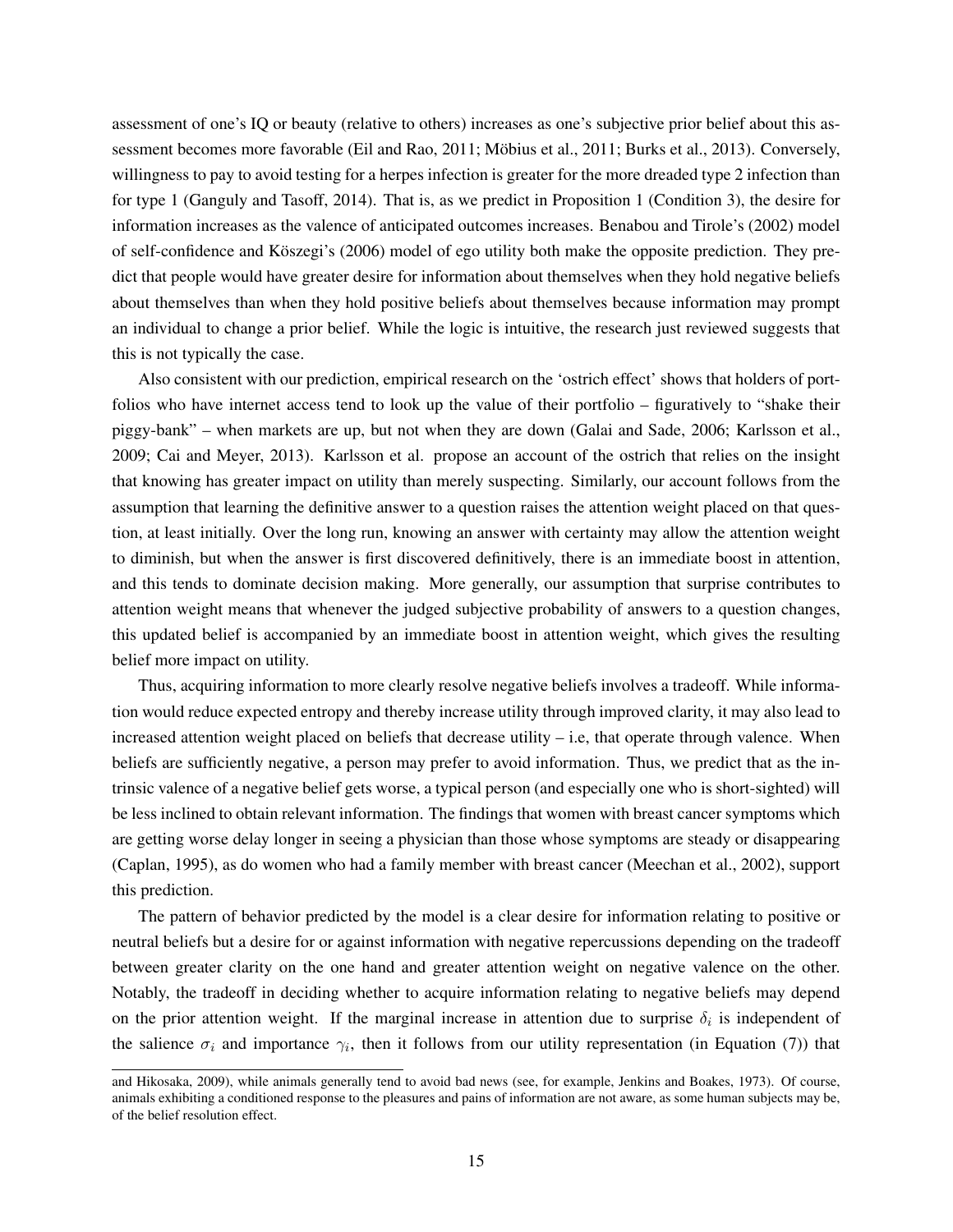as the salience or the importance of a question increases, the threshold at which a person prefers to avoid information shifts to increasingly negative beliefs. (See Condition 1 in Proposition 1.) For example, subjects in two laboratory studies were more likely to obtain information about an unchosen gamble (despite the possibility of regret) when this gamble was made more salient, either by providing a clue about the outcome or by determining the outcome but keeping it hidden from the subjects (van Dijk and Zeelenberg, 2007).

Falk and Zimmermann (2014) designed a clever laboratory experiment to test our prediction. Subjects in two conditions chose whether to obtain costless information about whether they would receive fifteen minutes later a series of electric shocks – anticipation of the shocks clearly being a negative belief. In one condition subjects could distract themselves by playing a quiz game, thus decreasing the salience of the question of whether they would receive the shocks. In the control condition no distraction was available, so the possibility of impending shocks remained highly salient. Consistent with our theory, when the possibility of receiving electric shocks was more salient subjects were much more likely to obtain the information. Similarly, we might hypothetically expect a person to choose not to obtain a costless medical test so that she may avoid thinking about the possibility that she is sick, but if the test had been conducted and the doctor knew the results and especially if the patient was meeting with the doctor with no opportunity to find a distraction, the patient might then prefer to be informed of the test results.<sup>14</sup>

## 3.5 Example: Genetic Testing

We can apply our framework to a decision whether to get a medical test, for example, and it gives us a new perspective on Oster et al.'s (2013) findings about the propensity for genetic testing for Huntington's Disease (HD). We begin by describing an individual's cognitive state before getting tested. The activated question that we will focus on is  $Q$ , "Do I have the HD gene?" The answer to this question has implications for a wide range of material outcomes, but we might summarize the relevant material outcomes by lifespan T and consumption stream  $C(t)$ , i.e., we make the gross oversimplification  $X = \{T, C(t)\}\$ . Of course, an individual's lifespan and future consumption are both uncertain (and may even depend in part on future choices, such as when to seek medical attention or when to retire), so the individual has prior belief  $\pi$  about the probability of having the HD gene along with various possible lifespans and consumption streams. (The probability of having the gene is  $p = \pi_Q(\text{yes})$  and the probability of not having the gene is  $1-p = \pi_Q(\text{no})$ , and the probability distribution for lifespan T and consumption stream  $C(t)$  is dependent on that answer.) But, while the answer to the activated question  $Q$  and the material outcomes  $X$  are both uncertain, we have assumed that the individual is aware of the question about the HD gene, whereas she may not be thinking specifically about her lifespan or future consumption. The uncertainty about whether she has the HD gene presents an information gap, and she pays attention to it. Factors that affect the amount of attention weight w on this question (i.e., its salience, its importance, and surprise following new information) then affect whether (and at what cost) genetic testing will be pursued.

Essentially, getting genetic testing changes the individual's cognitive state. With probability  $p$  the new cognitive state is defined by belief  $\pi$ <sup>yes</sup> (in which the probability of having the gene is 1 and the probability

<sup>&</sup>lt;sup>14</sup>If we weaken the ancillary assumption to allow attention weight to have increasing differences in  $(\delta_i, \sigma_i)$  and in  $(\delta_i, \gamma_i)$  (as seems more intuitive), then we lose predictive power about the threshold for the ostrich effect, but we can still conclude that for questions associated with positive or at least neutral beliefs, the desire for information should get stronger as the salience or the importance of a question increases.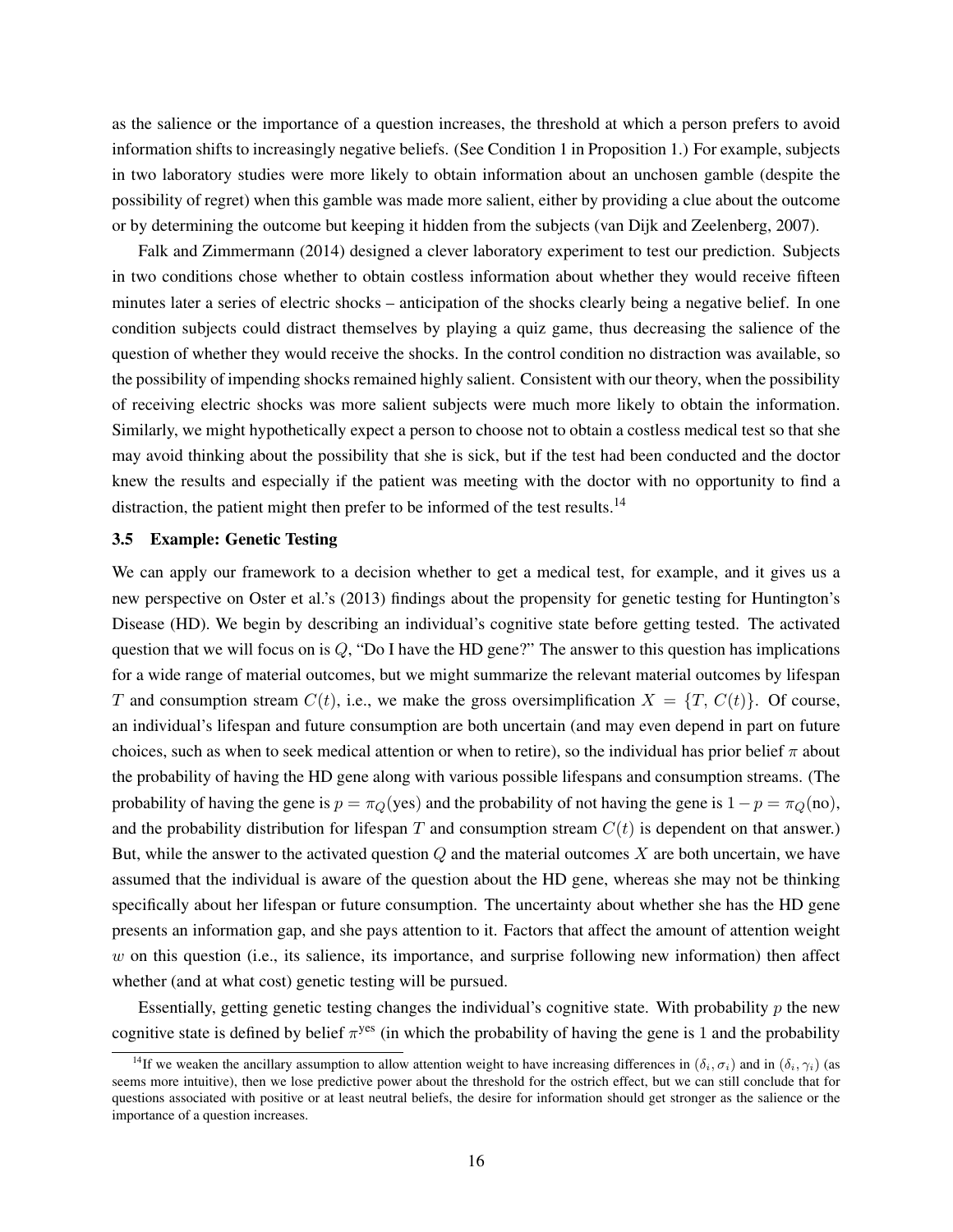distribution over possible lifespans and future consumption streams is updated accordingly) and attention weight  $w<sup>yes</sup>$  (which is an increase in attention commensurate with the surprise associated with the change in belief). With probability  $1 - p$  the new cognitive state is defined by belief  $\pi^{no}$  and attention weight  $w^{no}$ , analogously. We posit that the desirability of the genetic testing is the expected utility of this new cognitive state minus the utility of the prior cognitive state. This change in utility can be decomposed into three parts, which we call instrumental value, motivated attention, and curiosity.

The instrumental value of genetic testing refers to the utility of future choices conditioned on knowing the test results minus the utility of future choices made without knowing the test results. Even though there is no cure for the disease, knowing that one has it has a significant impact on decisions such as whether to have children, when to retire, how much to save, how to invest, and whether to get or stay married (Oster et al., 2013). Standard economic arguments show that additional information can only improve decision making. Thus, the instrumental value of genetic testing is necessarily positive. The fact that genetic testing is rare despite little economic cost (Oster et al., 2013) suggests that one of the other sources of utility (motivated attention, we believe) is negative and significant. However, the instrumental value of medical testing cannot be ignored. If there were a medical treatment that would cure HD, genetic testing would no doubt be commonplace precisely because the information would be so instrumentally valuable in determining whether treatment was necessary.

Motivated attention to avoid genetic testing refers to the expected loss in utility associated with paying more attention to the belief about the HD gene in the cognitive state that arises after finding out the test result than in the prior cognitive state. Any change in belief attracts attention due to surprise. The less likely the individual considers having the HD gene to be, the more surprising it would be if the test does indeed reveal the gene. A "positive" test result would lead to a very negative belief, and having to think more about this negative belief would be very unpleasant. On the other hand, finding out that one does not have the gene would be a relief (perhaps somewhat positive if one's reference point is prior expectations), but the belief might better be characterized as lacking negative valence rather than being intrinsically positive. The ex-ante expectation is that the new cognitive state will have lower utility because it will possibly involve thinking more about the unpleasant state of actually having the HD gene. (The new cognitive state will in the long run (after surprise wears off and importance diminishes with certainty) actually involve less thinking about having (or not having) the HD gene, but people are rarely sophisticated enough to foresee such adaptation. Moreover, the expectation of a loss in utility may not even be a conscious expectation but could arise as a learned response to situations in which one may find out bad news.) This is the key reason, we suggest, that genetic testing for the HD gene is rare.

Even though the overall level of genetic testing is infrequent, the rate of testing increases after symptoms of HD pop up (Oster et al., 2013). Oster et al. interpret this pattern as evidence of a correlation in the ex-ante risk of having HD and the propensity to get the test. Such a correlation could be accommodated in our model (because higher ex-ante probability of having HD implies that a positive test result would be less surprising and would thus lead to a smaller boost in attention on the bad news), but is not necessarily predicted by the model (because higher ex-ante risk also implies that bad news is more likely, so we have a countervailing effect as well). More fundamentally, though, the information-gap framework gives us a new perspective in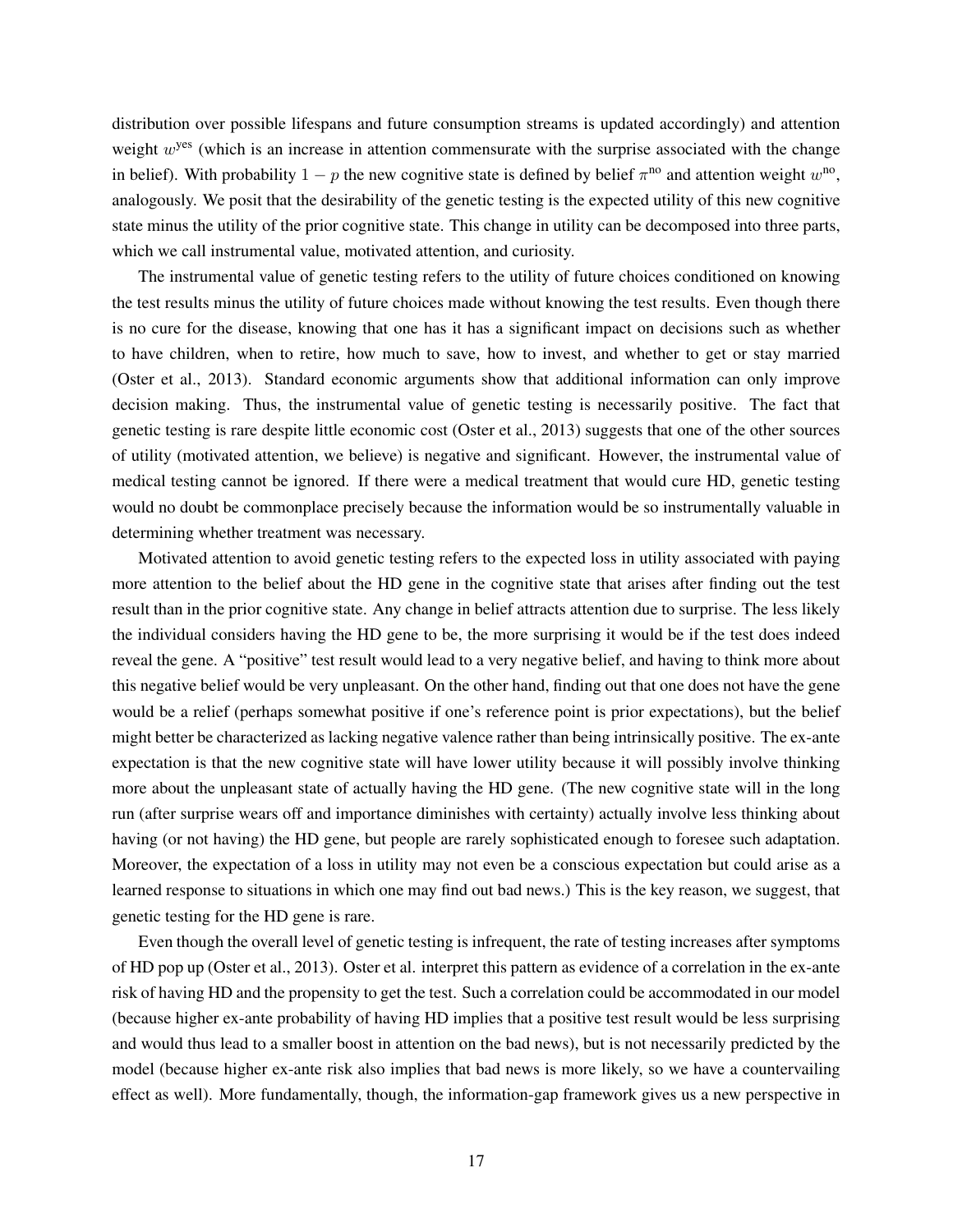which attention matters as much as probabilities, and this perspective calls into question whether the pattern of increased testing after symptoms arise really has to do with the ex-ante probability of having HD.

Observing a symptom of HD (or its absence) is itself an instance of acquiring information, which affects both the perceived probability of having HD and the attention to that possibility. In our framework, we could model the daily opportunities to observe symptoms (or the lack thereof) as a series of activated questions,  $Q_i$ , "Do I have a symptom on day i?". Having symptoms is obviously highly correlated with having the disease, but symptoms take time to manifest, so on any particular day i the probability of answering "yes" to question  $Q_i$  is low. This means that when a symptom pops up, it will produce a significant increase in the probability of having HD and it will be quite surprising, thus attracting extra attention to question Q. The extra attention could have two consequences: First, if there is a diminishing marginal impact of surprise on attention, it would weaken the marginal impact of additional surprise and thus weaken the impact of motivated attention as a reason to avoid testing (i.e., a person might think, "now that I'm worried I might have the disease, I can't avoid thinking about it, so I might as well find out"). Second, it would increase curiosity to find out if one has the disease (i.e., people would find it uncomfortable to wonder whether they have the disease, and the more they have to think about not knowing, the more curious they would be to find out). After observing a series of days without symptoms, by the same logic, the probability of having HD will have gradually decreased pretty significantly and none of these observations will be very surprising; so there would not be a large increase in attention to question Q. While a correlation in probability of having HD and propensity to test would suggest that patients in this situation exhibit even lower rates of testing, the data show no systematic variation in testing rates as asymptomatic individuals age (Oster et al., 2013).

The hypothesized belief-resolution effect offers us an additional testable prediction as well. If the relationship between observing symptoms and getting tested is due to changes in attention rather than changes in beliefs about the probability of having the gene, then it follows that individuals forced to wait a period of time after discovering symptoms before they could get tested (i.e., individuals who could adapt to the change in their circumstances) would be less inclined to get tested.

## 4 Conclusion

In this paper, we propose a framework for making sense of a wide range of phenomena involving the demand for, or in some cases desire to avoid obtaining, information. The standard account of the economics of information, which assumes that information is only desired to the extent that it enhances decision making, leaves out many, if not most, of the diverse reasons why people seek out or avoid information, including pure curiosity and the desire to savor good news and avoid bad news. Recent work by economists has addressed some of these motives (e.g., Caplin and Leahy, 2001; Benabou and Tirole, 2002; Brunnermeier and Parker, 2005; Köszegi, 2006; Benabou, 2013), but the framework proposed here is, to the best of our knowledge, the first to integrate a wide range of these motives in a unified theory.

One fundamental assumption of our model is that uncertainty has intrinsic costs (leading to the desire for clarity). Flipped around, we could say that knowledge has intrinsic value (Karlsson et al., 2004). Conventional economic theory can certainly accommodate choices to devote significant time, money, and effort to developing knowledge that is unlikely to confer any material benefits. One could posit, for example, that the wine connoisseur develops expertise because it improves the consumption experience – i.e., that,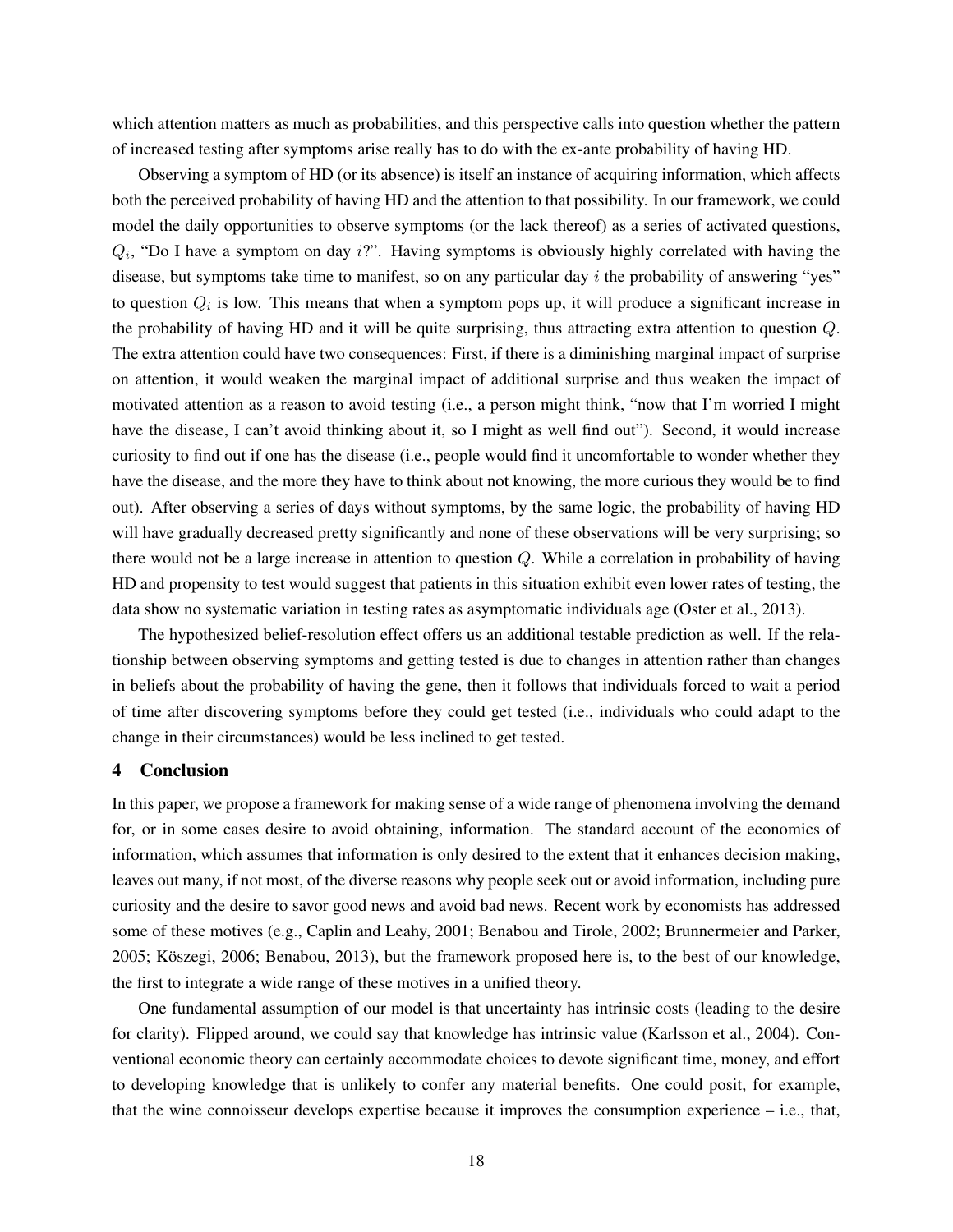in effect, the connoisseur and the novice are consuming different wine, even if the label on the bottle is the same. However, while such an approach could, in principle, accommodate almost any observed pattern of preference for knowledge, it seems much more parsimonious to accept knowledge as a direct source of utility. We would accept that, for example, a wine drinker would prefer to know whether she was drinking a merlot or a shiraz even if she were indifferent between the two wines. She would like to know how those two wines differed in taste, even if it did not help her to make better choices between wines or provide any kind of grist for bragging about her knowledge.

Although our framework introduces an extensive new apparatus, including the concepts of questions, answers and attention weights, we find it to be quite useful. Within this framework we develop a model that provides a range of testable implications. We summarize these predictions here:

- H1 Non-instrumental information tends to be desired whenever it will result in non-negative beliefs, i.e., beliefs an individual does not mind thinking about. Such information tends to be more desirable if it pertains to a greater number of activated questions, to more important questions, to more salient questions, or to questions with uniformly higher-valence answers.
- H2 Information that may result in negative beliefs may be avoided, but increasing the salience of a question, increasing its material importance, or uniformly increasing the valence of the answers makes avoidance of information less prevalent.<sup>15</sup>
- H3 Individuals who discount the future less should be more likely to expose themselves to information relating to negative beliefs.<sup>16</sup>
- H4 Anticipation that receipt of information will occur, especially in a context that makes it highly salient, motivates people to invest (time, effort, or money) in increasing its expected valence.

The model also has implications about the hedonic consequences of information acquisition. These implications could in principle be tested if we had measures of hedonic states, which could take the form of, for example, self reports, brain measurements, facial coding, or even physiological measurements.

- H5 To the degree that people do not anticipate the decline in attention after learning an answer (the belief resolution effect), satisfying curiosity is disappointing; the initial motivation to gain the information is disproportionate to the pleasure gained from it.
- H6 Acquiring information relating to negative beliefs actually improves long-term well-being. In the case of positive beliefs, resolving uncertainty may actually shorten the duration of the enjoyment of the belief.

<sup>&</sup>lt;sup>15</sup>The hypothesis that increasing the salience or the material importance of a question weakens the ostrich effect relies on the ancillary assumption that the effect of surprise on attention is independent of salience and of importance. The ostrich effect could strengthen if salience or importance amplifies surprise.

<sup>&</sup>lt;sup>16</sup>While we have not built time discounting explicitly into our formal model, it would be straightforward to consider the utility of distinct cognitive states in two distinct periods after discovering information – both before and after adapting to it. We could represent the desire for information as the expected utility gain (or loss) associated with discovering the information plus a discounted expected utility gain (or loss) associated with adapting to the information (as surprise fades and importance is updated). The discount factor here should include both time discounting and an indicator function for awareness that adaptation occurs. In our formal model, we have in effect assumed this discount factor to be zero, as if people generally are unaware of adaptation. Hypothesis H3 recognizes that such an assumption is extreme.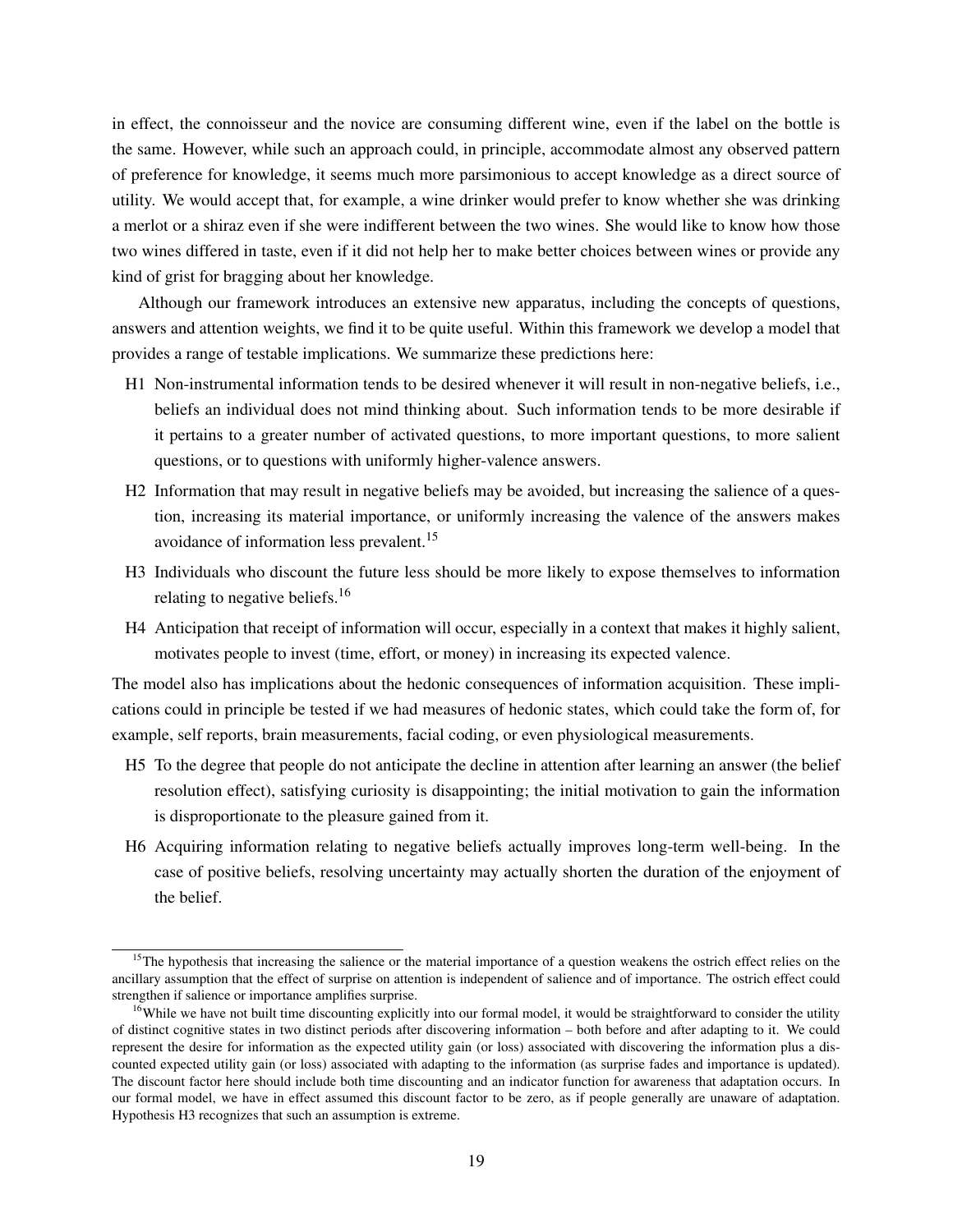H7 If one can anticipate that a latent, meaningful question has non-negative valence answers, then activating the question and learning the answer leaves one better off than not being aware of the question in the first place.

In a companion paper (Golman and Loewenstein, 2015b) we argue that the information-gap concept applied here to information acquisition and avoidance also underlies an alternative account of risk and ambiguity aversion (and seeking) that is conceptually different from, and has different testable implications from, the usual account of risk aversion involving loss aversion and the usual account of ambiguity aversion involving vague probabilities. Salient information gaps can either increase or decrease preference for uncertain gambles depending on whether it is painful or pleasurable to think about the information one is missing.

Our theory provides a perspective that makes sense of a wide range of informational phenomena that have already been documented but not adequately explained, such as the ostrich effect for unpleasant information. In addition, it provides a range of novel testable predictions, such as that people will be willing to pay for non-instrumental information specifically when it addresses salient information gaps  $-e.g.,$  when they become aware they are missing information that is immediately available or possessed by another person in their immediate proximity. In future research we, and we hope other researchers, will test these predictions empirically, refine the proposed theory, and think up other testable implications.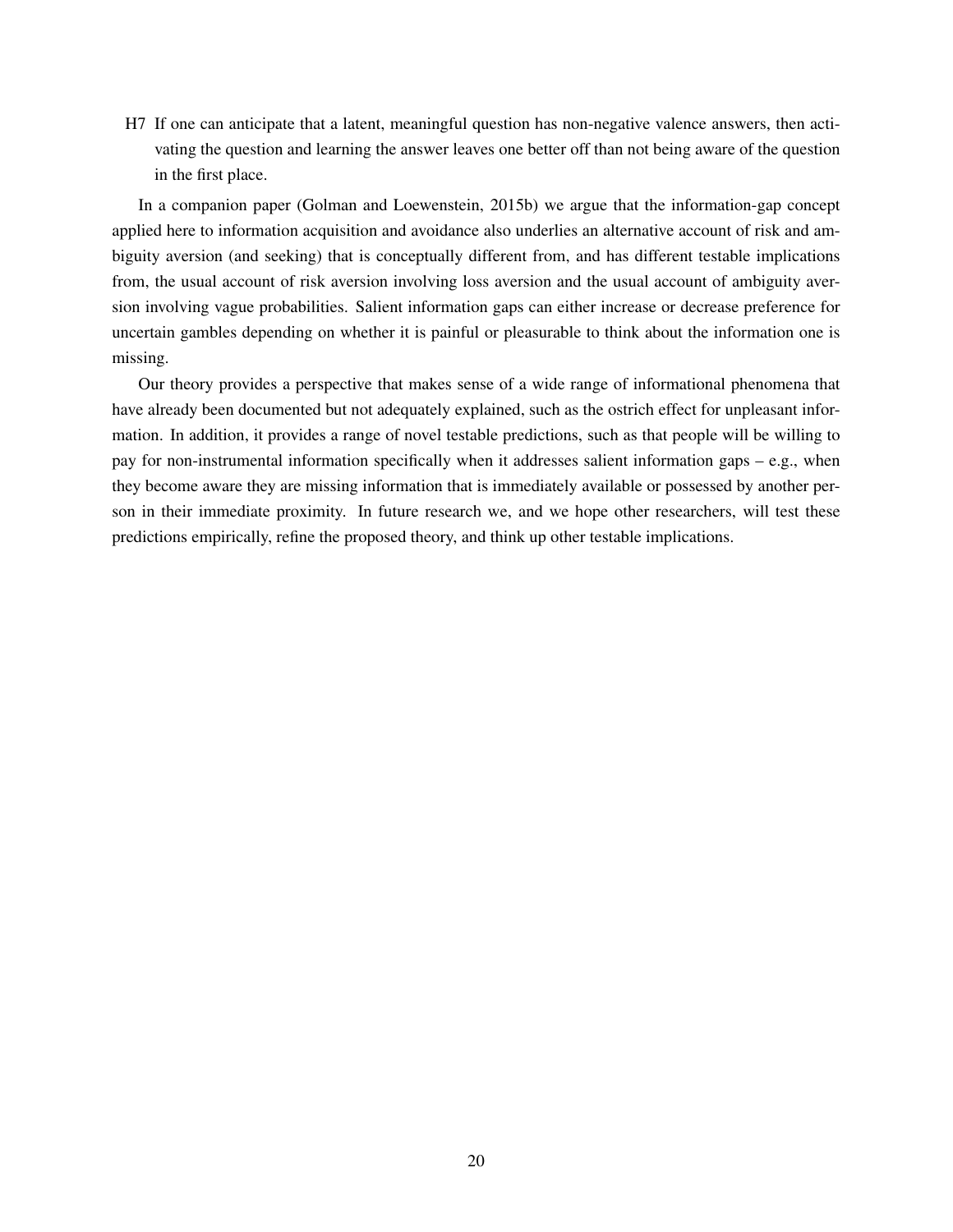#### Appendix

#### Proof of Proposition 1

Conditions 1 and 2 imply that attention weight has been made stronger on some pairwise dependent question  $Q_j$ \*,  $\hat{w}_{j^*}^0 > w_{j^*}^0$ , and no weaker on other pairwise dependent questions  $Q_j$ ,  $\hat{w}_j^0 \ge w_j^0$ . Similarly, condition 3 implies that the valence of some answer has increased while the attention weight on all pairwise dependent questions has not decreased. We can consider all three of these cases together, being careful to distinguish (if and) how  $\hat{\pi}$  differs from  $\pi$  in each case.

We can apply properties that characterize the utility function (see Golman and Loewenstein, 2015a). First, using label independence, we define a transformed value with  $\hat{v}_X(x^*) = v_X(\hat{x}^*)$  under condition 2 and  $\hat{v}_{\nu}(A_{\nu}^*) = v_{\nu}(\hat{A}_{\nu}^*)$  under condition 3, allowing us to maintain  $\hat{\pi} = \pi$ . Using Equation (2) we then write

$$
\hat{D}_i - D_i = \sum_{A_i \in \mathcal{A}_i} \pi_i^0(A_i) \left( \hat{u}(\pi^{A_i}, \hat{\mathbf{w}}^{A_i}) - u(\pi^{A_i}, \mathbf{w}^{A_i}) \right) - \left( \hat{u}(\pi^0, \hat{\mathbf{w}}^0) - u(\pi^0, \mathbf{w}^0) \right), \tag{8}
$$

where the terms representing instrumental value have vanished by assumption. We expand the utility functions according to Equation (7) and group terms in a utility difference

$$
\hat{u}(\pi, \hat{\mathbf{w}}) - u(\pi, \mathbf{w}) = \pi_X(x^*) (\hat{v}_X(x^*) - v_X(x^*)) + \hat{w}_{\nu} \pi_{\nu}(A_{\nu}^*) (\hat{v}_{\nu}(A_{\nu}^*) - v_{\nu}(A_{\nu}^*)) + \sum_{j=1}^m (\hat{w}_j - w_j) \left( \sum_{A_j \in \mathcal{A}_j} \pi_j(A_j) v_j(A_j) - H(\pi_j) \right).
$$

The ancillary assumption that the marginal increase in attention due to surprise  $\delta_i$  is independent of the salience  $\sigma_j$  and the importance  $\gamma_j$  tells us that  $\hat{w}_j^{A_i} - \hat{w}_j^0 = w_j^{A_i} - w_j^0$  or equivalently  $\hat{w}_j^{A_i} - w_j^{A_i} = \hat{w}_j^0 - w_j^0$ . This allows us to extract a common factor of  $\hat{w}_j^0 - w_j^0$  in the last term of the expansion of Equation (8):

$$
\hat{D}_{i} - D_{i} = \left( \sum_{A_{i} \in \mathcal{A}_{i}} \pi_{i}^{0}(A_{i}) \pi_{X}^{A_{i}}(x^{*}) - \pi_{X}^{0}(x^{*}) \right) (\hat{v}_{X}(x^{*}) - v_{X}(x^{*})) +
$$
\n
$$
\left( \sum_{A_{i} \in \mathcal{A}_{i}} \pi_{i}^{0}(A_{i}) \hat{w}_{\nu}^{A_{i}} \pi_{\nu}^{A_{i}}(A_{\nu}^{*}) - \hat{w}_{\nu}^{0} \pi_{\nu}^{0}(A_{\nu}^{*}) \right) (\hat{v}_{\nu}(A_{\nu}^{*}) - v_{\nu}(A_{\nu}^{*})) +
$$
\n
$$
\sum_{j=1}^{m} (\hat{w}_{j}^{0} - w_{j}^{0}) \left( \sum_{A_{i} \in \mathcal{A}_{i}} \pi_{i}^{0}(A_{i}) \left( \sum_{A_{j} \in \mathcal{A}_{j}} \left( \pi_{j}^{A_{i}}(A_{j}) - \pi_{j}^{0}(A_{j}) \right) v_{j}(A_{j}) - H(\pi_{j}^{A_{i}}) + H(\pi_{j}^{0}) \right) \right).
$$

We now simplify by applying the law of total probability on each line. The first line vanishes entirely, and the second and third lines reduce to

$$
\hat{D}_i - D_i = \sum_{A_i \in \mathcal{A}_i} \pi_i^0(A_i) \pi_{\nu}^{A_i}(A_{\nu}^*) \left( \hat{w}_{\nu}^{A_i} - \hat{w}_{\nu}^0 \right) \left( \hat{v}_{\nu}(A_{\nu}^*) - v_{\nu}(A_{\nu}^*) \right) + \sum_{j=1}^m (\hat{w}_j^0 - w_j^0) \left( H(\pi_j^0) - \sum_{A_i \in \mathcal{A}_i} \pi_i^0(A_i) H(\pi_j^{A_i}) \right).
$$

In conditions 1 and 2,  $\hat{v}_v = v_v$ , so the first line vanishes. Condition 3 specified that  $v_v(\hat{A}_v^*) > v_v(A_v^*)$ , and because surprise can only increase attention weight we know that  $\hat{w}^{A_i}_\nu - \hat{w}^0_\nu \geq 0$ , with the inequality strict for some  $A_i$  (specifically, for the  $A_i$  satisfying  $\pi_{i\nu}(A_i, A_{\nu}^*) \neq \pi_i(A_i) \cdot \pi_{\nu}(A_{\nu}^*)$ ). Thus, in condition 3 the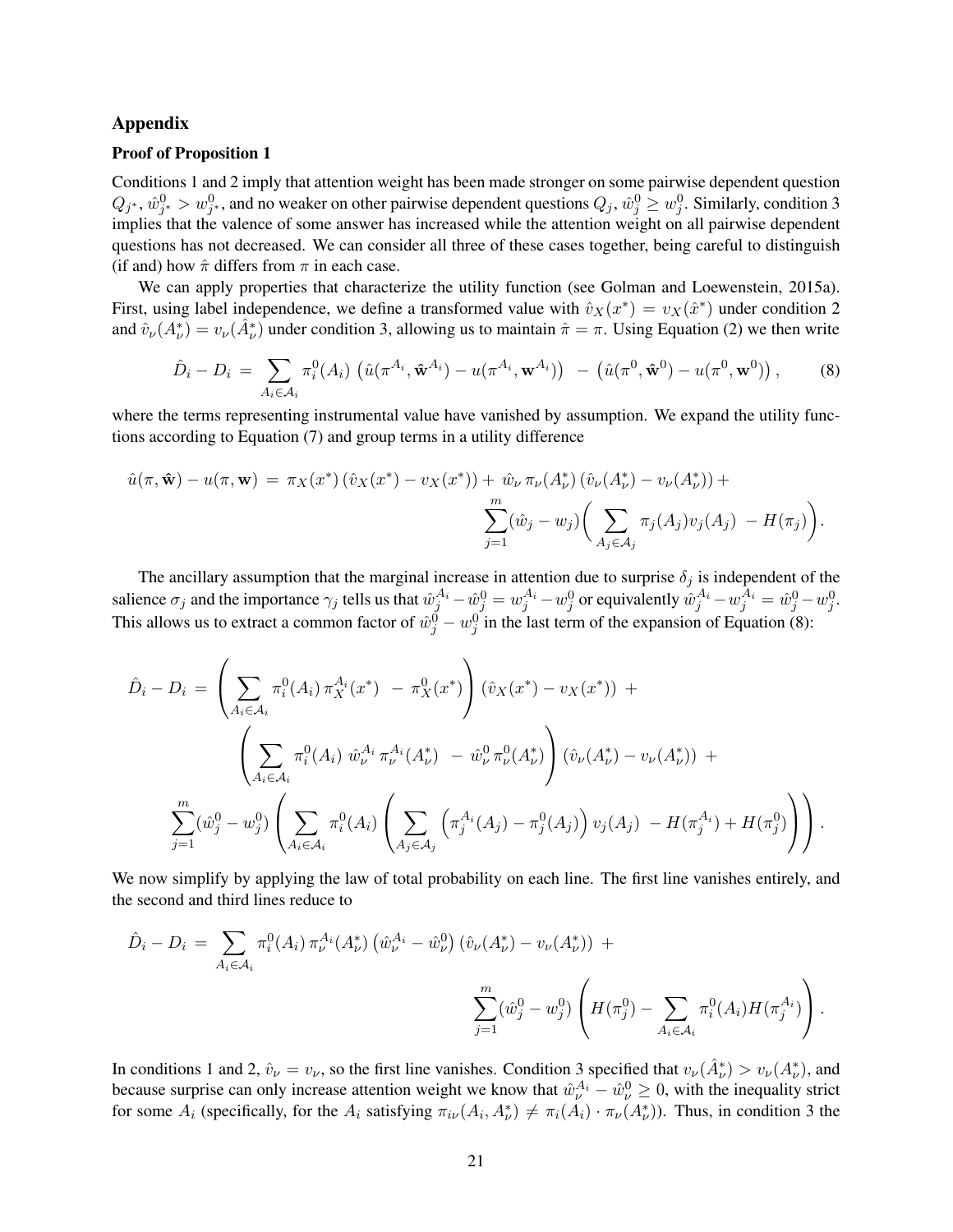sum in the first line is strictly positive. Conditioning on the answer  $A_i$  strictly decreases (in expectation) the entropy of the belief about a pairwise dependent question  $Q_{j^*}$ , i.e.,  $H(\pi_{j^*}^0) - \sum_{A_i} \pi_i^0(A_i) H(\pi_{j^*}^{A_i}) > 0$ . With  $\hat{w}_{j^*}^0 > w_{j^*}^0$  in conditions 1 and 2, this second sum is strictly positive. (In condition 3, we know only that it is non-negative because the latter inequality is weak.) Thus, in all three of these conditions,  $\hat{D}_i > D_i$ .

We now turn to condition 4. It specifies that importance of pairwise dependent questions does not decrease. We have just shown that increased importance of some pairwise dependent question can only increase the desire for information. We now consider the case that importance, and thus the prior attention weight w<sup>0</sup>, has not been changed by the transformation  $\pi \to \hat{\pi}$  specified by condition 4. Recognizing that  $\hat{\pi}_j^0 = \pi_j^0$  for all j, we have  $u(\hat{\pi}^0, \mathbf{w}^0) = u(\pi^0, \mathbf{w}^0)$  (again using Equation (7)), and the change in the desire for information simplifies as

$$
\hat{D}_i - D_i = \sum_{A_i \in \mathcal{A}_i} \pi_i^0(A_i) \left( u(\hat{\pi}^{A_i}, \hat{\mathbf{w}}^{A_i}) - u(\pi^{A_i}, \mathbf{w}^{A_i}) \right). \tag{9}
$$

Only the updated belief about question  $Q_{\nu}$  (conditioning on  $A_i$ ) and the surprise associated with this belief differ under the transformation in condition 4, so

$$
u(\hat{\pi}^{A_i}, \hat{\mathbf{w}}^{A_i}) - u(\pi^{A_i}, \mathbf{w}^{A_i}) = (\hat{w}_{\nu}^{A_i} - w_{\nu}^{A_i}) v_{\nu}(\hat{\pi}_{\nu}^{A_i}) +
$$

$$
w_{\nu}^{A_i} \left( \sum_{A_{\nu} \in A_{\nu}} (\hat{\pi}_{\nu}^{A_i}(A_{\nu}) - \pi_{\nu}^{A_i}(A_{\nu})) v_{\nu}(A_{\nu}) - H(\hat{\pi}_{\nu}^{A_i}) + H(\pi_{\nu}^{A_i}) \right).
$$

Plugging this into Equation (9) and simplifying with the law of total probability, we obtain

$$
\hat{D}_i - D_i = \sum_{A_i \in \mathcal{A}_i} \pi_i^0(A_i) \left[ \left( \hat{w}_{\nu}^{A_i} - w_{\nu}^{A_i} \right) v_{\nu}(\hat{\pi}_{\nu}^{A_i}) + w_{\nu}^{A_i} \left( H(\pi_{\nu}^{A_i}) - H(\hat{\pi}_{\nu}^{A_i}) \right) \right] \tag{10}
$$

We know  $\hat{w}^{A_i}_{\nu} \geq w^{A_i}_{\nu}$  because there may be surprise about question  $Q_{\nu}$  after learning  $A_i$  when these questions are pairwise dependent, but there is no surprise about  $Q_{\nu}$  when these questions are independent, and surprise only increases attention weight. Moreover, condition 4 specified that  $v_{\nu}(\cdot) \ge 0$ , so the first term inside the brackets in Equation (10) is nonnegative. When the questions are pairwise independent, conditioning on  $A_i$  does not change the belief about  $Q_\nu$ , so  $\pi_\nu^{A_i} = \pi_\nu^0 = \hat{\pi}_\nu^0$ . Conditioning on the answer  $A_i$  strictly decreases (in expectation) the entropy of the belief about a pairwise dependent question, so

$$
\sum_{A_i \in \mathcal{A}_i} \pi_i^0(A_i) H(\hat{\pi}_{\nu}^{A_i}) \leq H(\hat{\pi}_{\nu}^0) = \sum_{A_i \in \mathcal{A}_i} \pi_i^0(A_i) H(\pi_{\nu}^{A_i}).
$$

Thus, returning to Equation (10), we conclude  $\hat{D}_i > D_i$ .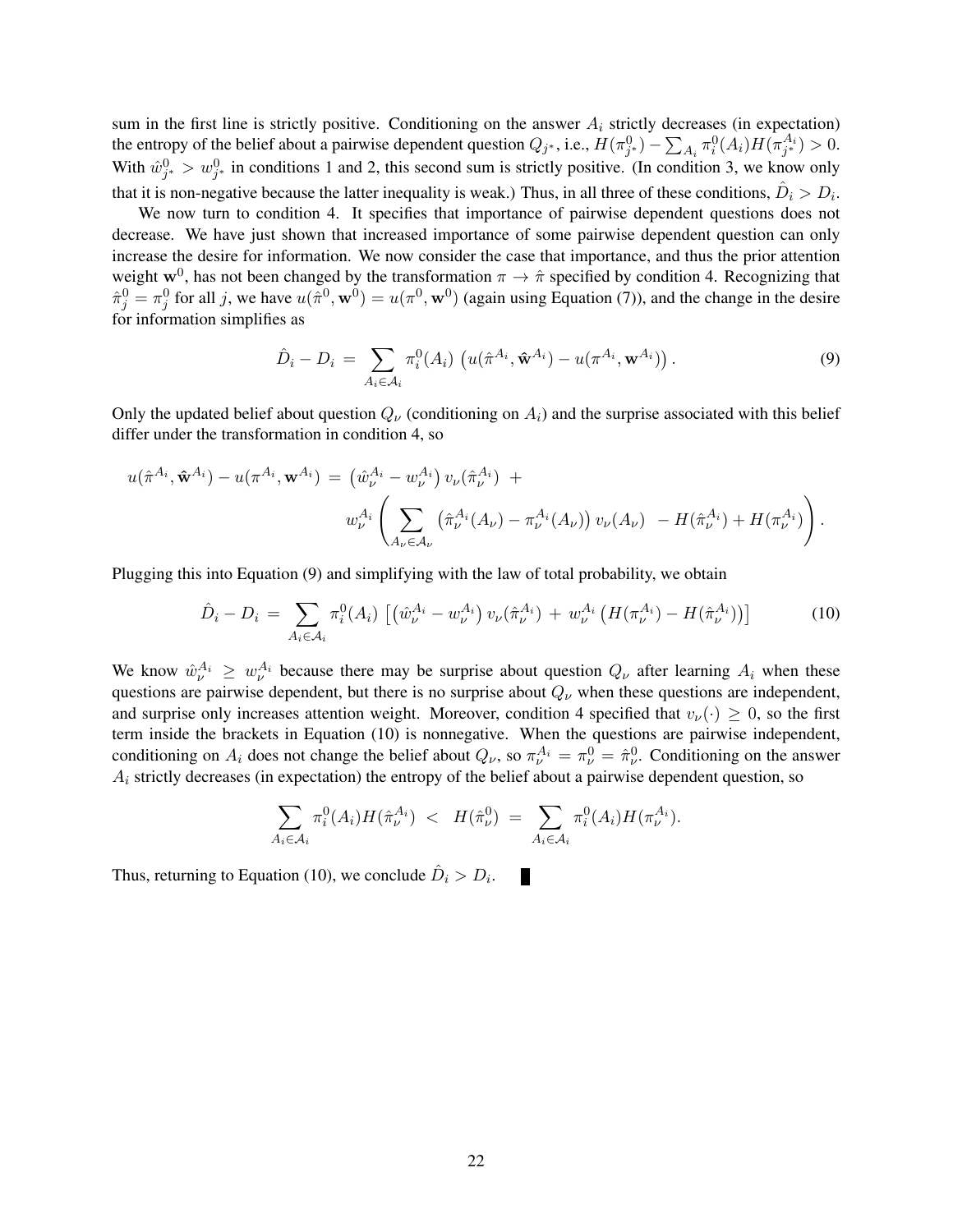#### References

Abelson, R. (1986). Beliefs are Like Possessions. *Journal for the Theory of Social Behavior* 16 (3), 223-250.

- Akerlof, G., Dickens, W. (1982). The Economic Consequences of Cognitive Dissonance. *American Economic Review* 72 (3), 307-319.
- Anscombe, F., Aumann, R. (1963). A Definition of Subjective Probability, *Annals of Mathematical Statistics* 34, 199-205.
- Asch, D., Patton, J., Hershey, J. (1990). Knowing for the Sake of Knowing: The Value of Prognostic Information. *Medical Decision Making* 10 (1), 47-57.
- Benabou, R. (2013). Groupthink: Collective Delusions in Organizations and Markets. *Review of Economic Studies*, forthcoming.
- Benabou, R., Tirole, J. (2002). Self-Confidence and Personal Motivation. *Quarterly Journal of Economics* 117 (3), 871-915.
- Berlyne, D.E. (1954). A Theory of Human Curiosity. *British Journal of Psychology* 45 (3), 180-191.
- Berlyne, D.E. (1957a). Conflict and Information-Theory Variables as Determinants of Human Perceptual Curiosity. *Journal of Experimental Psychology* 53, 399-404.
- Berlyne, D.E. (1957b). Uncertainty and Conflict: A Point of Contact Between Information-Theory and Behavior-Theory Concepts. *The Psychological Review* 64 (6), 329-339.
- Bernheim, B.D., Thomadsen, R. (2005). Memory and Anticipation. *Economic Journal* 115, 271-304.
- Bromberg-Martin, E., Hikosaka, O. (2009). Midbrain Dopamine Neurons Signal Preference for Advance Information about Upcoming Rewards. *Neuron* 63, 119-126.

Brunnermeier, M., Parker., J. (2005). Optimal Expectations. *American Economic Review* 95 (4), 1092-1118.

- Burks, S., Carpenter, J., Goette, L., Rustichini, A. (2013). Overconfidence and Social Signalling. *Review of Economic Studies* 80 (3), 949-983.
- Cai, C.J., Meyer, R. (2013). Biases in Information Seeking to Avoid Catastrophic Financial Risk. Working Paper.
- Caplan, L. (1995). Patient Delay in Seeking Help for Potential Breast Cancer. *Public Health Reviews* 23 (3), 263-274.
- Caplin, A., Eliaz, K. (2003). AIDS Policy and Psychology: A Mechanism-Design Approach. *RAND Journal of Economics* 34 (4), 631-646.
- Caplin, A., Leahy, J. (2001). Psychological Expected Utility Theory And Anticipatory Feelings. *Quarterly Journal of Economics* 116 (1) 55-79.
- Carillo, J., Mariotti, T. (2000). Strategic Ignorance as a Self-Disciplining Device. *Review of Economic Studies* 67, 529- 544.
- Cover, T., Thomas, J. (1991). *Elements of Information Theory*. New York: Wiley.
- Dana, J., Weber, R., Kuang, J. (2007). Exploiting Moral Wiggle Room: Experiments Demonstrating an Illusory Preference for Fairness. *Economic Theory* 33 (1), 67-80.
- Dillenberger, D. (2010). Preferences for One-Shot Resolution of Uncertainty and Allais-Type Behavior. *Econometrica* 78 (6), 1973-2004.
- Eil, D., Rao, J. (2011). The Good News-Bad News Effect: Asymmetric Processing of Objective Information about Yourself. *American Economic Journal: Microeconomics* 3, 114-138.
- Eliaz, K., Schotter, A. (2010). Paying for Confidence: An Experimental Study of the Demand for Non-Instrumental Information. *Games and Economic Behavior* 70, 304-324.
- Ellingsen, T., Johannesson, M. (2008). Anticipated Verbal Feedback Induces Altruistic Behavior. *Evolution and Human Behavior* 29 (2), 100-105.
- Falk, A., Zimmermann, F. (2014). Beliefs and Utility: Experimental Evidence on Preferences for Information.
- Fantino, E., Silberberg, A. (2010). Revisiting the Role of Bad News in Maintaining Human Observing Behavior. *Journal of the Experimental Analysis of Behavior* 93, 157-170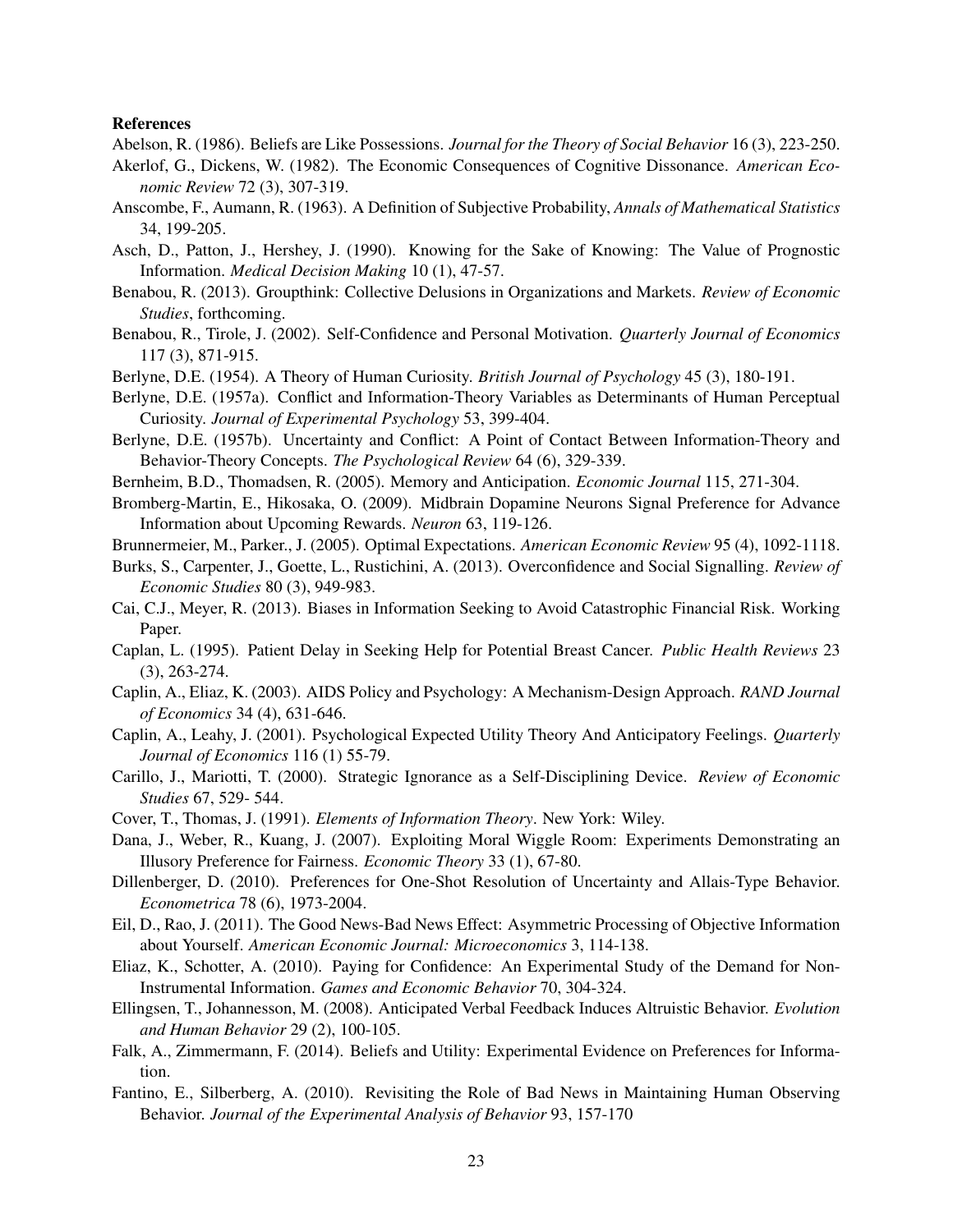- Gabaix, X., Laibson, D., Moloche, G., Weinberg, S. (2006). Costly Information Acquisition: Experimental Analysis of a Boundedly Rational Model. *American Economic Review* 96 (4), 1043-1068.
- Galai, D., Sade, O. (2006). The 'Ostrich Effect' and the Relationship Between the Liquidity and the Yields of Financial Assets. *Journal of Business* 79, 2741-2759.
- Ganguly, A., Tasoff, J. (2014). Fantasy and Dread: An Experimental Test of Attentional Anticipatory Utility.
- Geanakoplos, J., Pearce, D., Stacchetti, E. (1989). Psychological games and sequential rationality. *Games and Economic Behavior* 1, 60-79.
- Golman, R., Loewenstein, G. (2015a). An Information-Gap Framework for Capturing Preferences About Uncertainty. Proceedings of the Fifteenth Conference on Theoretical Aspects of Rationality and Knowledge.
- Golman, R., Loewenstein, G. (2015b). Information Gaps for Risk and Ambiguity. Working Paper.
- Golman, R., Hagmann, D., Loewenstein, G. (2015). Information Avoidance. In prep.
- Grant, S., Kajii, A., Polak, B. (1998). Intrinsic Preference for Information. *Journal of Economic Theory* 83, 233-259.
- Hendry, D. (1969). Reinforcing Value of Information: Fixed-Ratio Schedules. In *Conditioned Reinforcement*, D. Hendry (Ed.), Homewood, IL: Dorsey, 300-341.
- Hirshleifer, J., Riley, J. (1979). The Analytics of Uncertainty and Information An Expository Survey. *Journal of Economic Literature* 17 (4), 1375-1421.
- Janis, I. (1958). *Psychological Stress: Psychoanalytic and Behavioral Studies of Surgical Patients*. New York: Wiley.
- Jenkins, H., Boakes, R. (1973). Observing Stimulus Sources that Signal Food or No Food. *Journal of the Experimental Analysis of Behavior* 20, 197-207.
- Kadane, J., Schervish, M., Seidenfeld, T. (2008). Is Ignorance Bliss? *Journal of Philosophy* 105 (1), 5-36.
- Kahneman, D. (1973). *Attention and Effort*. Englewood Cliffs, NJ: Prentice Hall.
- Kang, M.J., Hsu, M., Krajbich, I., Loewenstein, G., McClure, S., Wang, J., Camerer, C. (2009). The Wick in the Candle of Learning: Epistemic Curiosity Activates Reward Circuitry and Enhances Memory. *Psychological Science* 20 (8), 963-973.
- Kaplan, S. (1992). Environmental preference in a knowledge-seeking, knowledge-using organism. In *The Adapted Mind*, J. H. Barkow, L. Cosmides, and J. Tooby (Eds.), New York: Oxford University Press.
- Karlsson, N., Loewenstein, G., McCafferty, J. (2004). The Economics of Meaning. *Nordic Journal of Political Economy* 30 (1), 61-75.
- Karlsson, N., Loewenstein, G., Seppi, D. (2009). The Ostrich Effect: Selective Attention to Information. *Journal of Risk and Uncertainty* 38 (2), 95-115.
- Köszegi, B. (2003). Health Anxiety and Patient Behavior. *Journal of Health Economics* 22 (6), 1073-1084.
- Köszegi, B. (2006). Ego Utility, Overconfidence, and Task Choice. *Journal of the European Economic Association* 4 (4),673-707.
- Köszegi, B. (2010). Utility from Anticipation and Personal Equilibrium. *Economic Theory* 44 (3), 415-444.
- Kreps, D., Porteus, E. (1978). Temporal Resolution of Uncertainty and Dynamic Choice Theory. *Econometrica* 46 (1), 185-200.
- Lerman, C., Hughes, C., Trock, B.J., Myers, R.E., Main, D., Bonney, A., Abbaszadegan, M.R., Harty, A.E., Franklin, B.A., Lynch, J.F., Lynch, H.T. (1999). Genetic Testing in Families with Hereditary Nonpolyposis Colon Cancer. *Journal of the American Medical Association* 281 (17), 1618-1622.
- Lerman, C., Narod, S., Schulman, K., Hughes, C., Gomez-caminero, A., Bonney, G., Gold, K., Trock, B., Main, D., Lynch, J., Fulmore, C., Snyder, C., Lemon, S.J., Conway, T., Tonin, P., Lenoir, G., Lynch, H. (1996). BRCA1 Testing in Families with Hereditary Breast-Ovarian Cancer: A prospective study of patient decision making and outcomes. *Journal of the American Medical Association* 275 (24), 1885- 1892.